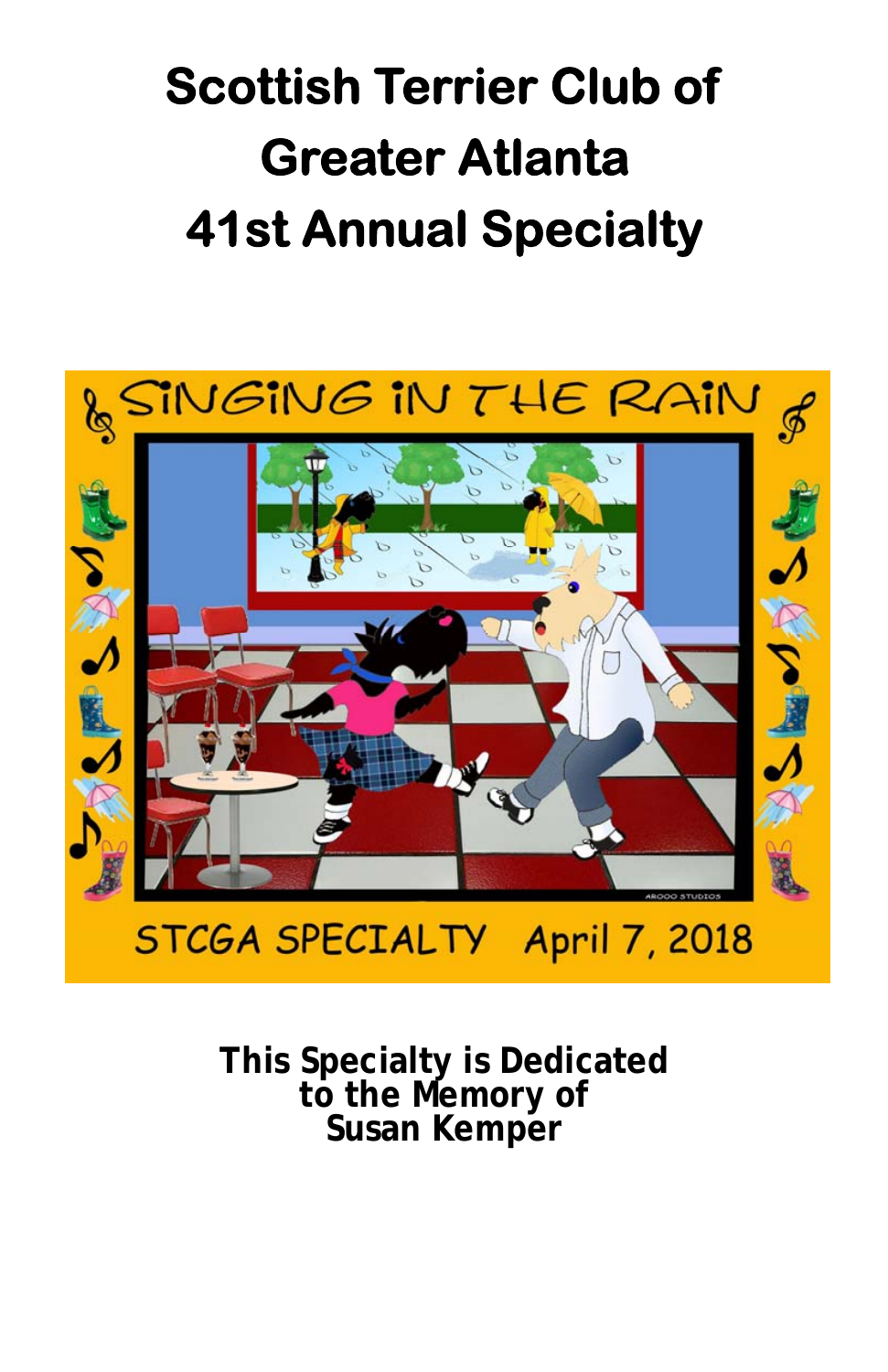#### **THE SCOTTISH TERRIER CLUB OF AMERICA PAWSITIVELY CLEAN SCOTS! 2014 GUIDELINES FOR STCA MEMBERS ATTENDING SPECIALTY SHOWS**

In light of the anti-dog sentiment in our country today, and the wish that Scotties will be accepted in hotels as good canine citizens, the STCA has approved the following guidelines:

- **A. Don't leave home without it!** Traveling items should include the following when appropriate: Heavy duty plastic to place under all crates in order to protect the carpeting room; newspapers, large garbage bags, paper towels, baggies for picking up solid waste towels from home to wipe off paws. Don't forget water, dog food, bowls, spoons, and can openers, as well as medication for diarrhea from your vet, in case your dog develops colitis due to the excitement and stress of the big weekend.
- **B. Crate your dogs! CRATES ARE REQUIRED for all guests traveling with dogs.** All dogs must be crated at all times whether you are in or out of your room; dogs are not to be loose in a hotel room at any time. It is often helpful to leave the TV on at a low volume. Dogs will not respond to unfamiliar sounds if they don't hear them. If your dog is prone to barking, you need to take the dog with you when you leave the hotel room. Dogs guilty of continuous barking may subiect their owners to being removed from the hotel, with no refund for the room.
- **C. No dogs on the bed or furniture!** Even the most trustworthy dog may be tempted to "mark" on hotel furniture.
- **D. Carry or crate!** All dogs must be either carried or crated on a dolly through the hotel lobby to go outdoors for exercise and walks. There will be no exceptions to this rule.
- **E. Use Outdoor Exercise Areas Only!** Do not exercise your dog in any area except in the clearly designated areas. Waste bags and deposit receptacles will be provided. Pick up solid waste immediately and dispose of it properly. The exercise areas must be kept clean!
- **F. NO GROOMING OR BATHING IN ROOMS!** No exceptions. All grooming must be done in a designated area at the show site. Hotel towels are NEVER to be used for the dogs or in the crates.
- G. Bringing Puppies (litters) to a Specialty Weekend If you MUST travel with puppies, they are to be crated. The activity level of puppies is high and they can easily move around an exercise pen. You are responsible for protecting your own puppies as well as the carpeting and furniture in your hotel room.
- H. All STCA Host Hotel rooms are subject to inspection during your hotel stay by an STCA member, as well as a hotel representative, to ensure that these and other specific hotel guidelines are being followed. STCA members who witness any infraction of these rules are expected to report these infractions to their Show Chairman or members of the Board. Any person found in **violaƟon of these Hotel rules will be subject to a Bench Show CommiƩee Hearing.**
- **I. It is understood** that any member will be fully responsible for any and all fees charged by the hotel in the event this member is found guilty of improper behavior and/or of damage to hotel property.
- **J. Exemplary Manners Are The Only Manners Acceptable!** When your Show Chairman informs the Host Hotel that we are responsible dog owners, he or she expects the membership to take this responsibility seriously. The STCA will excuse members who are irresponsible or disrespectful of hotel facilities during Specialty weekends.
- **K. AKC Rules for AƩending Dog Shows Apply:** STCA Show Chair and Hotel Staff work together to ensure that STCA members and guests with reserved rooms under the STCA block are subject to AKC Rules. Additionally, AKC rules prohibit any unentered dog at the show site (for Sweeps/ Rally/Obedience – this means ballroom).

**Stand up and be counted as a responsible dog owner and a proud STCA Member!**  STCA Rev1/14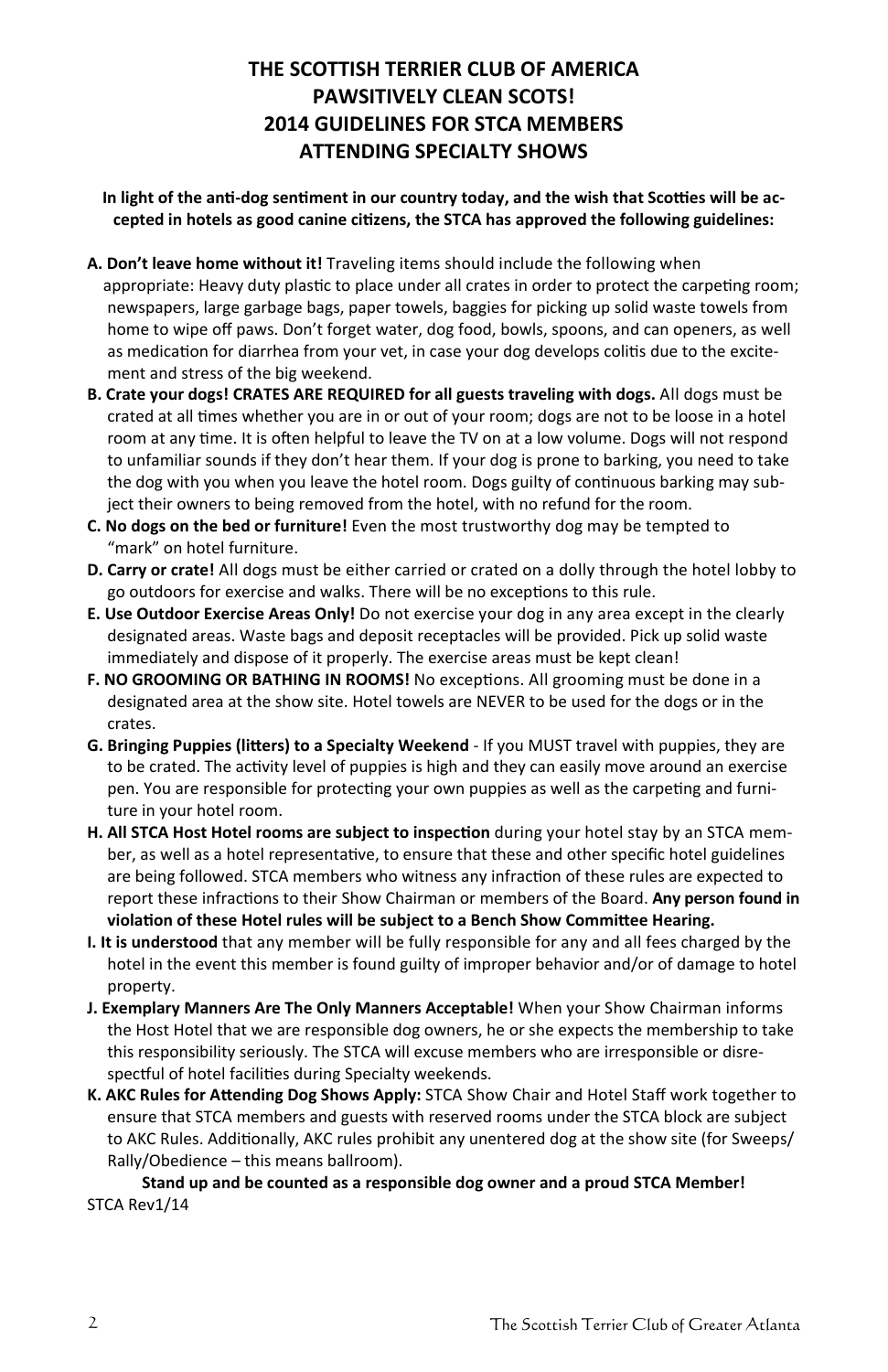## Premium List

*41st Annual Specialty Show and Sweepstakes* The Scottish Terrier Club of Greater Atlanta

(Licensed by the American Kennel Club)



**Saturday, April 7, 2018** 

ConformaƟon **2018128301 AKC NaƟonal Owner‐Handled Series This Specialty is unbenched and will be held indoors. Limited to Scottish Terriers ONLY.** Show Hours: 8:00 AM - 5:00 PM

> **!! New LocaƟon !! South Cobb Community Center 620 Lions Club Drive SE Mableton, GA 30126**

**Neither the Show Chair nor the Show Secretary will enter or show dogs at this show.** 

## **Show Secretary ‐ Gail Feske C/O**



## Foy Trent Dog Shows LLC

AKC Annually Licensed Superintendents: James Davis . Kevin Hughes . Cherri Johnsen Foy Trent . Susan W. Trent

P.O. Box C, Sturgeon, MO 65284 (573) 687-2101 FAX: (888) 685-8989 · www.foytrentdogshows.com



American **Kennel Club<sup>®</sup>**  **CERTIFICATION Permission has been granted by** the American Kennel Club for the holding of this event under the American Kennel Club rules and regulations.

**GINA M. DINARDO, Executive Secretary**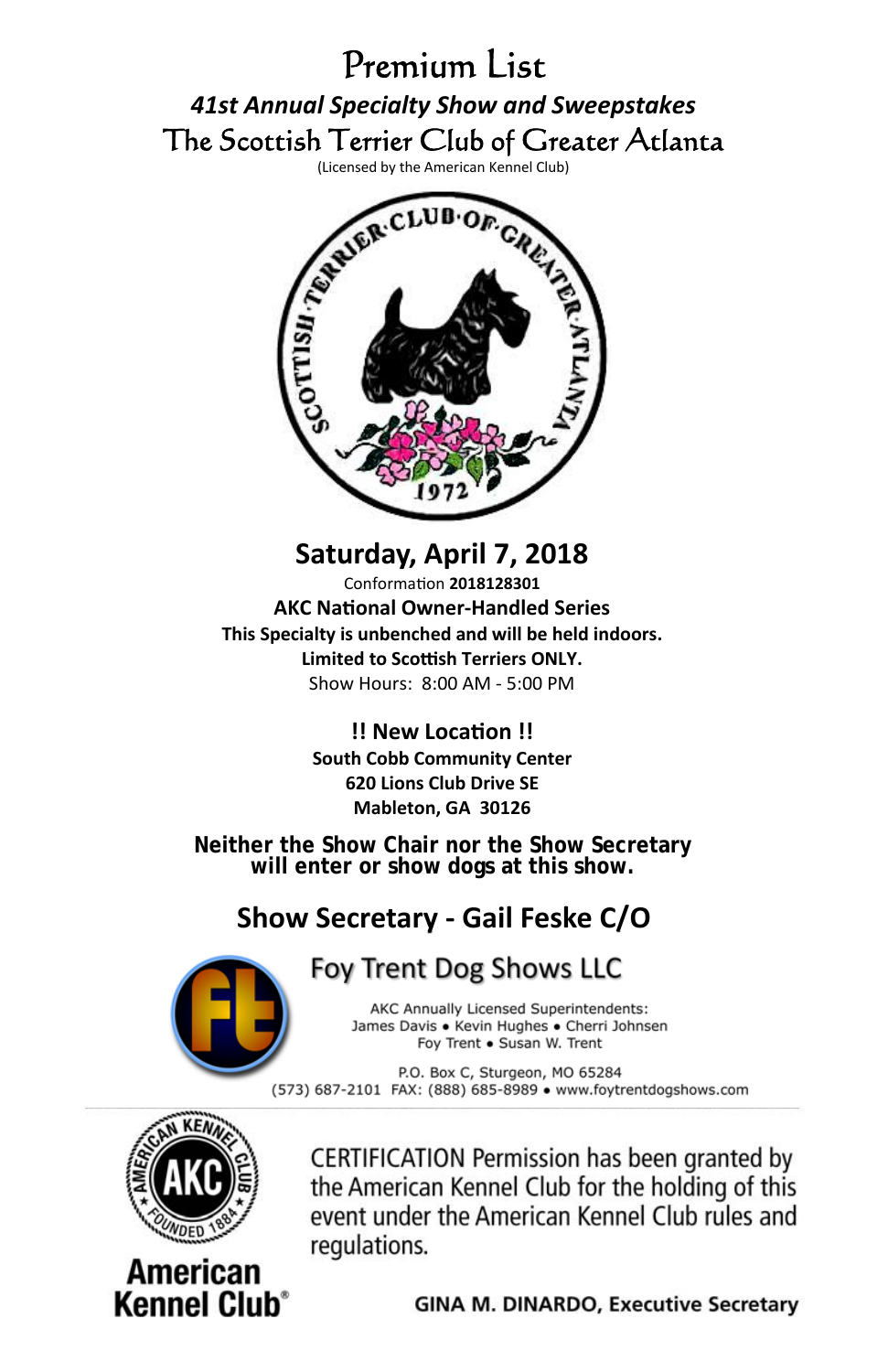**Entries close at 6:00 pm, Central Time, on Wednesday, March 21, 2018 at Foy Trent Dog Shows in Sturgeon, MO.** after which time, entries cannot be accepted, cancelled, altered or substituted except as provided in Chapter 11, Section 6 of the Dog Show Rules.

## Entry Fees

Each Conformation Entry Fee includes \$3.00 AKC Event Service Fee & \$.50 AKC Recording Fee (First Entry Only).

| First Entry of a Dog (unless otherwise specified)          | \$27.00 |
|------------------------------------------------------------|---------|
| Additional entry of the same dog                           | \$15.00 |
| Bred-By-Exhibitor class                                    | \$21.00 |
| Puppy Classes (6-9 mos & 9-12 mos)                         | \$21.00 |
| Sweepstakes (must be entered in a regular class)           | \$18.00 |
| Veteran Sweepstakes (need not be entered in another class) | \$18.00 |

**When a dog is entered in more than one class, the highest priced class is considered the first entry.** 

**● Notice: Please Put Breed & Name Of Show On Check ●**

#### **MAIL ENTRIES WITH FEES MADE OUT TO:**

**Foy Trent Dog Shows, PO Box C, Sturgeon, MO 65284 Entries are also accepted online at www.foytrentdogshows.com** 

**And by fax at 888-685-8989** 

## **AKC National Owner-Handled Series Please see www.AKC.org**<br>**For eligibility and rules**

**For eligibility and rules Please check the box on the entry form if the entry is eligible for this competition** 

#### Directions to Show Site **South Cobb Community Center 620 Lions Club Drive SE, Mableton, GA 30126**

**I 75 From the South:** Take I-75 N/I-85 N and I-20 W to GA-70 N 4.6 mi; Keep left to stay on I-20 15 min (13.4 mi); Take exit 49 from I-20 W 15 min (13.4 mi); Use the right lane to take exit 49 for GA-70/Fulton Industrial Boulevard toward Fulton Co Airport Turn right onto GA-70 N (signs for Fulton County Airport) Take GA-139 N to Lions Club Dr in Mableton 11 min (5.6 mi); Use the left 2 lanes to turn left onto GA-139 N 4.7 mi; Turn right onto Puckett Dr 0.2 mi; Turn left onto Veterans Memorial Hwy SW 0.1 mi; Turn right onto Lions Club Dr; Destination will be on the left 482 ft.

**From the North:** Follow I-75 S to Windy Hill Rd SE. Take exit 260 from I-75; Use the right lane to take exit 260 for Windy Hill Rd toward Smyrna 0.1 mi; Use the right lane to keep right at the fork and continue toward Windy Hill Rd SE 295 ft; Keep right at the fork, follow signs for Symrna and merge onto Windy Hill Rd SE Turn left onto Atlanta Rd SE 1.1 mi; Turn right onto Concord Rd SE 0.2 mi; Continue straight to stay on Concord Rd SE 4.7 mi; Turn left onto Hicks Rd 0.3 mi; Slight left onto Floyd Rd SW 1.6 mi; Use the left lane to turn left onto Veterans Memorial Hwy SW 0.2 mi; Turn left onto Lions Club Dr Destination will be on the left 482 ft.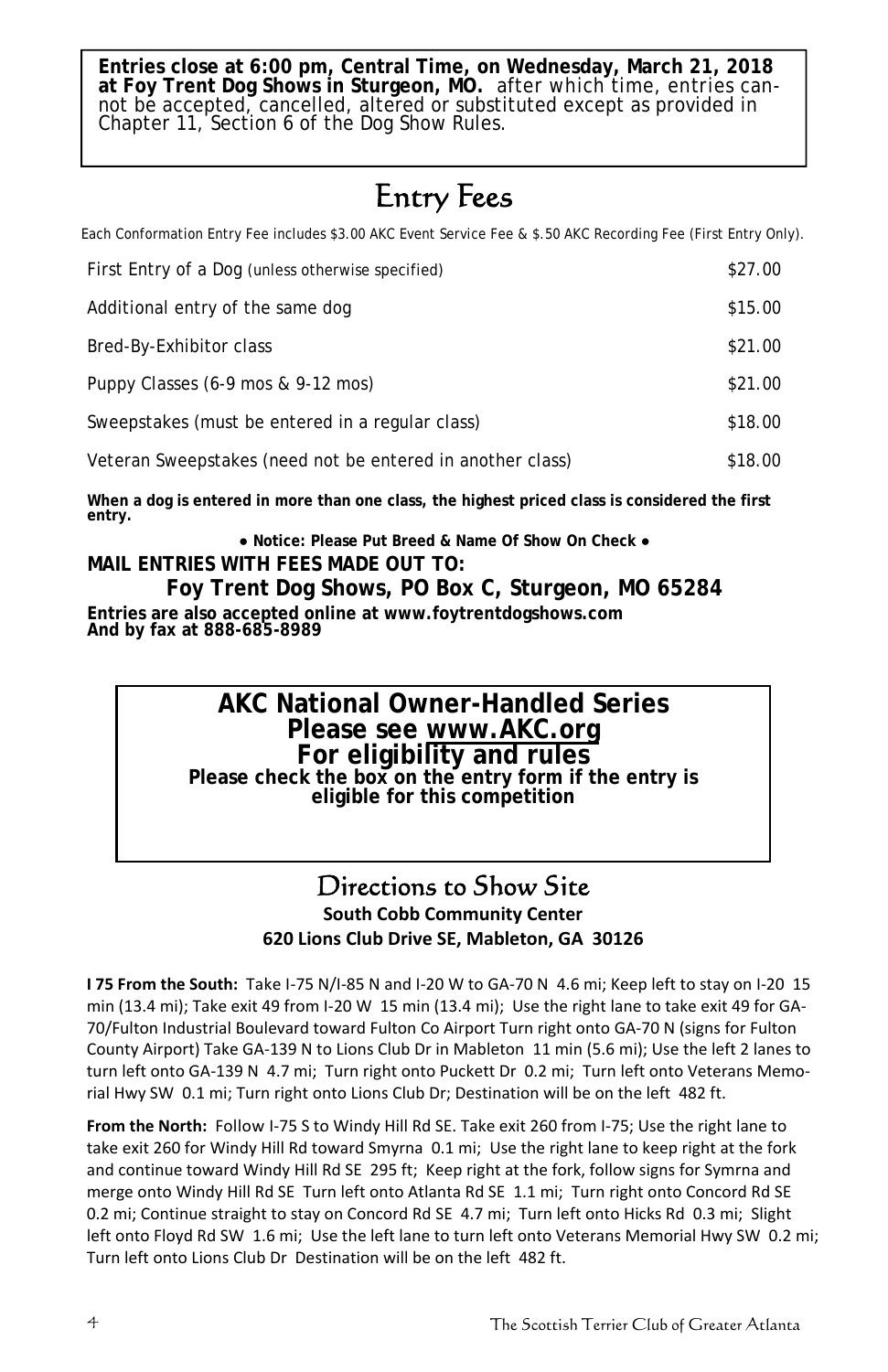### Ficers

| $10000 \times 111 \times 1117 \times 111 \times 210000$ |  |
|---------------------------------------------------------|--|

*1090 Berkshire Rd NE, Atlanta, GA 30306* 

## Board Members

Rick Spitzmiller **Judith Helton** Richard Hall Sharon Ero **Anne Weltner Anne Weltner** 

## Show Committee

Show Chairperson.......................... Gail Feske  *.….……………………………………….……….…………..............…………………………….* 

> *1024 Frog Leap Trail, Kennesaw, GA 30152 gailf@aol.com • 770‐424‐6897*

AdverƟsing Chairperson Gail Feske  *………………………………..………………………………………………………………..* 

Committee:

Dara Dehaven • Eric Varner • Pat Wohlin • Mark Wohlin Rhea Spence •Ellen Avery • Richard Hall • Judith Helton Sharon Ero • Anne Weltner • Mike Brown • Sally Brown

## Judges

*Specialty Classes*  **Mr. Jon R Cole** (0379) **PO Box 160205, Nashville, TN 37216‐0205** 

*Sweepstakes & Veteran Sweepstakes* 

**Ed Cook 4621 Secrest Shortcut Road, Monroe, NC 28110** 

Photographer

**Jen Gran Photography, Inc Loganville, GA**  770-722-5612 **Email: jrngran@yahoo.com Web: hƩp://jengran.shootproof.com** 

## Veterinarian

**Cobb Emergency Vet Clinic**  630 Cobb Parkway N., Marietta, GA 30062 **(770)‐424‐9157 12 miles from show site (24 Hour/7 Day)**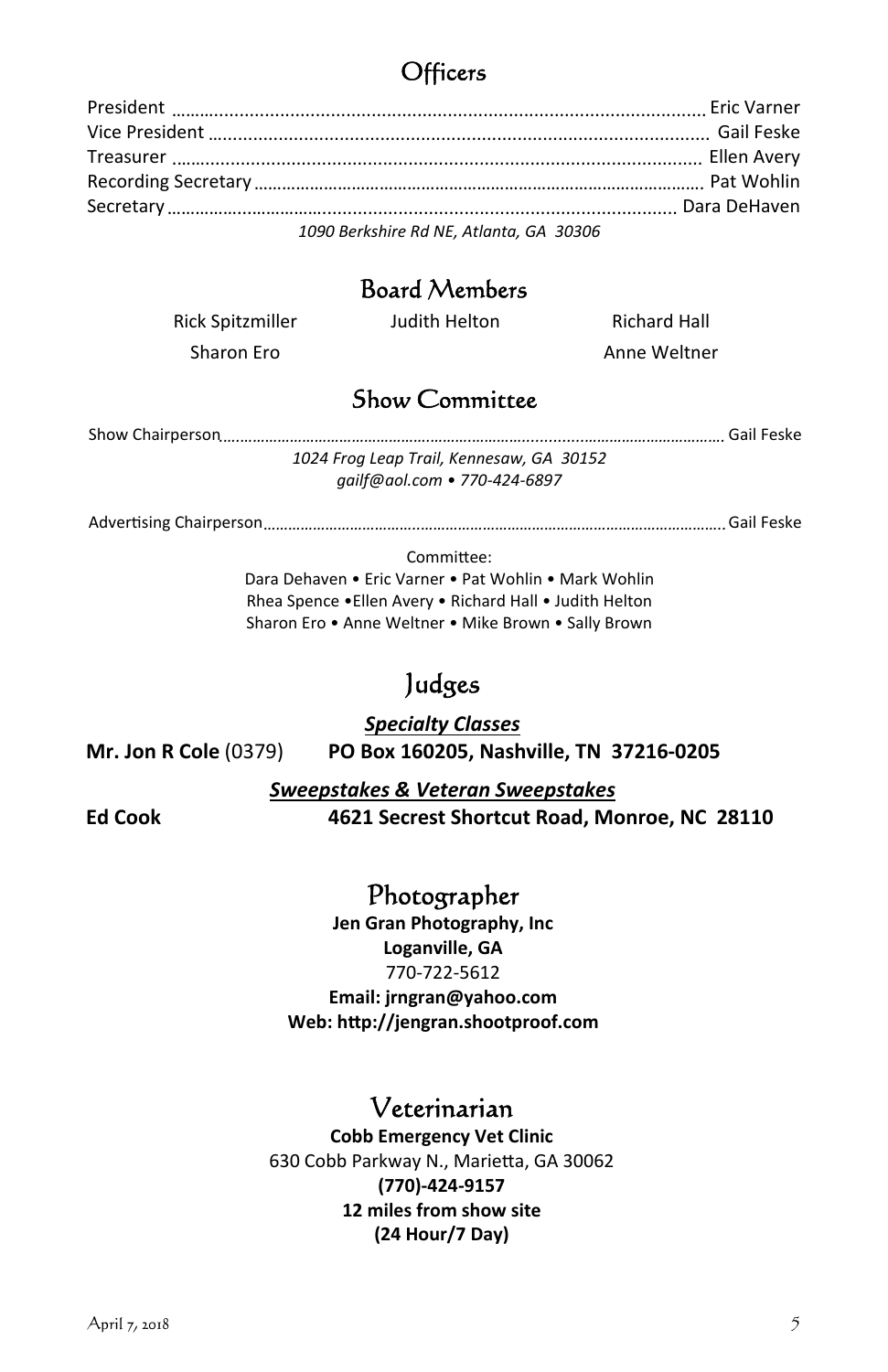### **DirecƟons to Show Site from LaQuinta Paces Ferry, SE**

#### **La Quinta Inn & Suites Atlanta Ballpark/Galleria 2415 Paces Ferry Rd SE, Atlanta, GA 30339**

Continue to Paces Ferry Rd SE 1 min (302 ft); Head south 154 ft; Turn left toward Skyline Trail SE 69 ft; Turn right onto Skyline Trail SE 79 ft; Take East-West Connector and Fontaine Rd SE to Lions Club Dr in Mableton 17 min (7.7 mi); Turn right at the 1st cross street onto Paces Ferry Rd SE 0.4 mi; Turn left onto Spring Hill Rd SE 0.2 mi; Turn left onto Atlanta Rd SE 0.9 mi; Turn right onto Cumberland Pkwy SE 0.6 mi; Continue onto East-West Connector 2.4 mi; Turn left onto Fontaine Rd SE 2.8 mi; Turn left onto Floyd Rd SW 0.3 mi; Use the left lane to turn left at the 1st cross street onto Veterans Memorial Hwy SW 0.2 mi; Turn left onto Lions Club Dr Destination will be on the left 56 s (482 ft).

> **South Cobb Community Center 620 Lions Club Dr, Mableton, GA 30126**

### Accommodations

We ask our exhibitors to not leave their dogs unattended in rooms. Please do not bathe dogs in the hotel rooms. The hotels are concerned about damage to the rooms - so are we. If your dog is a bed sleeper, please bring covers so the spreads are not spoiled. Please bring plastic for under your crates in the hotel room as well. Show sites and dog-friendly hotels are becoming more and more difficult to find, so please take care that we do not abuse the privilege of bringing our dogs into hotel rooms.

#### **LaQuinta Inn & Suites Atlanta‐Paces Ferry/Vining 2415 Paces Ferry Rd Southeast Atlanta, GA 30339 Phone: 1‐770‐801‐9002**

Reserve your room by calling the Group Reservations Department at 770-801-9002. Ask for LA QUINTA INN & SUITES ATLANTA PACES FERRY/VINING. Pets stay free, but cannot be left in the room unattended. There will be plenty of room at the show site for crating dogs.

**There is a block of 25 rooms set aside through March 18th at the nightly rate of \$99 double or king. On March 19th, the rate goes up to their usual rate. When you make your reservation, ask for the "Scottish Terrier Club of Greater Atlanta". Each person must contact the hotel direct (770-801-9002).**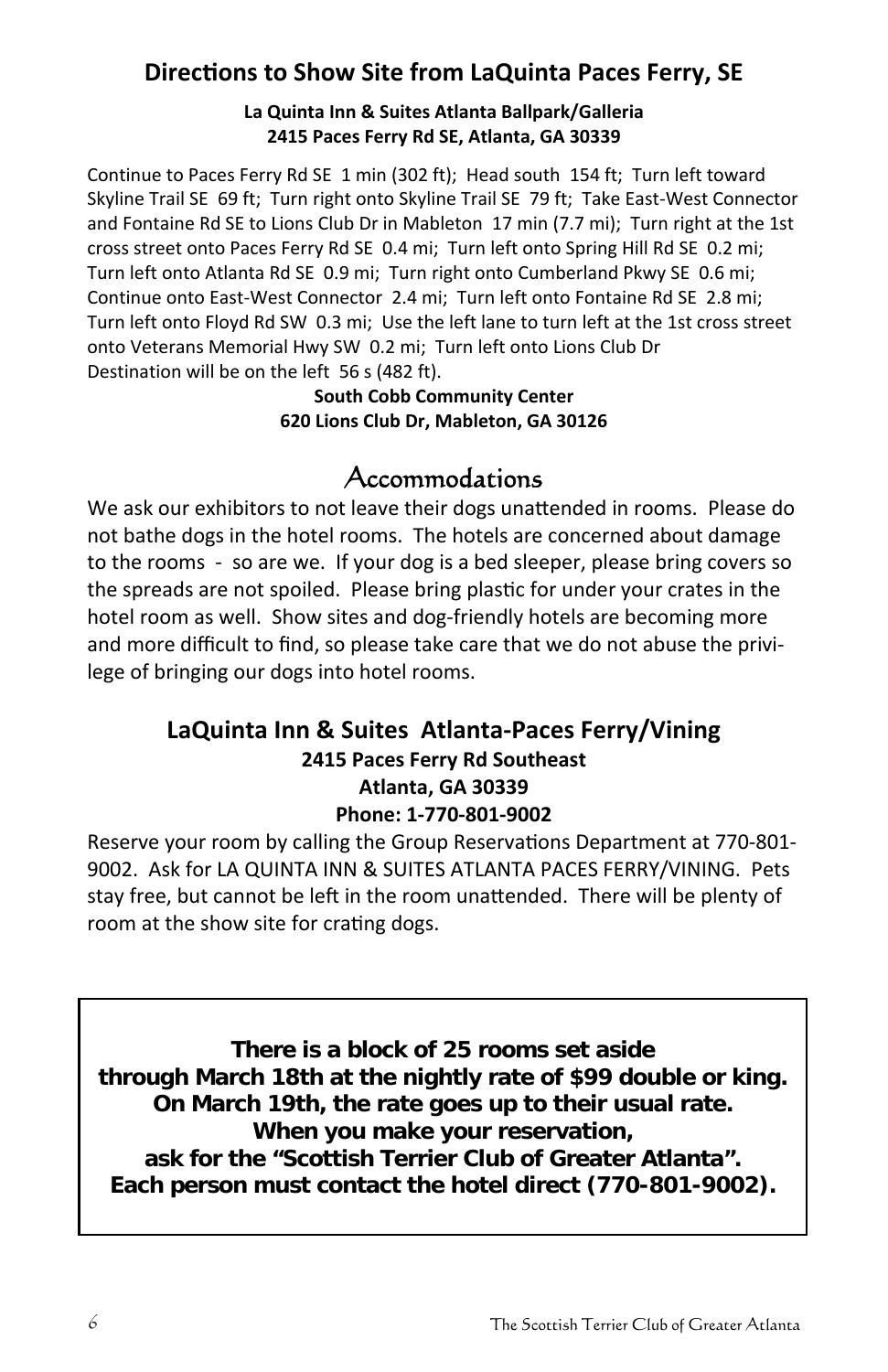#### **Regular Classes Non‐Regular Classes**  Ribbon/Rosette Prizes

|                         | neguidi Classes            | <b>NUIL-NEXUIAL CLASSES</b>                        |                      |
|-------------------------|----------------------------|----------------------------------------------------|----------------------|
| <b>First Prize</b>      | Blue Ribbon   First Prize  |                                                    | Rose Ribbon          |
| Second Prize            | Red Ribbon I               | Second Prize                                       | Brown Ribbon         |
| <b>Third Prize</b>      | Yellow Ribbon              | <b>Third Prize</b>                                 | Light Green Ribbon   |
| <b>Fourth Prize</b>     | White Ribbon               | <b>Fourth Prize</b>                                | Gray Ribbon          |
| Winners                 | Purple Rosette             | <b>Best in Sweepstakes</b>                         | Pink & Green Rosette |
| <b>Reserve Winners</b>  | Purple & White Rosette     | Best of Opposite Sex to                            |                      |
| <b>Best of Winners</b>  | Blue & White Rosette       | <b>Best in Sweepstakes</b>                         | Lavender Rosette     |
| Best of Breed           | Purple & Gold Rosette      |                                                    |                      |
| Best of Opposite Sex to |                            | Best in Vet Sweepstakes<br>Best of Opposite Sex to | Pink & Green Rosette |
| Best of Breed           | Red & White Rosette        |                                                    |                      |
| Select Dog/Bitch        | Light Blue & White Rosette | Best in Vet Sweepstakes                            | Lavender Rosette     |
| Award of Merit          | Dark Green                 | Best Owner-Handled                                 | Maroon Rosette       |

## Classifications

The following regular classes will be provided for both dogs and bitches

Puppy, 6 months & under 9 months Puppy, 9 months & under 12 months 12 months and under 18 months \*\*Bred by Exhibitor American Bred Open **WINNERS** 

Best of Breed Competition

## Non-Regular Classes Involving Single Dog Entries

The following classes will be provided for both dogs and bitches

**Veterans Class: 7 years of age and older.** \* Chapter 11, Section 8 "Rules Applying To Dog Shows" provide that a neutered male or a spayed bitch may be entered as a veteran. Winners from these classes are eligible, if undefeated in another class, for Best of Breed competition.

#### **Bred by Exhibitor**

\*\*All dogs entered in Bred-By class must be individually registered with the AKC. The person handling the dog must be a breeder of record of the dog and an owner of record of the dog. To exhibit in this class, a family member must be a breeder and owner of record.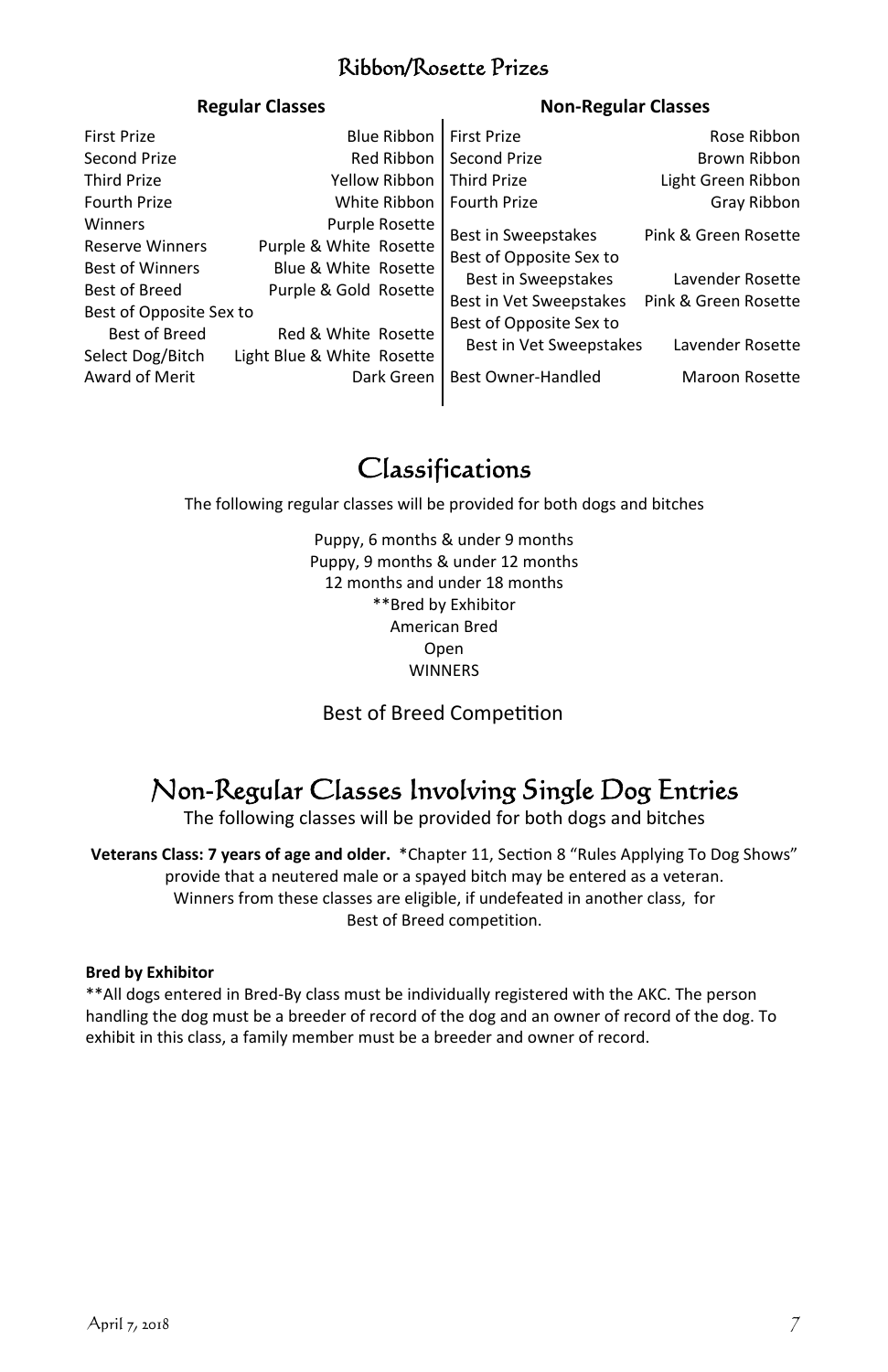#### Sweepstakes **Judge: Ed Cook**

The STCGA Sweepstakes is open to all Scottish Terriers who, on the day of the show, will be at least 6 months of age and under 18 months of age. The fee for Sweepstakes is \$15. All Dogs shown in Sweepstakes must also be entered in a regular class at the regular entry fee and on the regular entry form. The Sweepstakes class must be indicated in the space provided as "Additional Class".

#### Classes

*The Following Classes Are Offered For Dogs & Bitches*  Puppy, 6 months and under 9 months • Puppy, 9 months and under 12 months 12 months and under 18 months

#### **DIVISION OF ALL SWEEPSTAKES ENTRY MONEY AS PRIZES:**

STCGA will retain 30% of the Sweepstakes entry fees for expenses. The balance will be distributed in each class as follows:

First Place 40% Second Place 30% Third Place 20% Fourth Place 10%

## Sweepstakes Trophies

**Best Puppy in Sweepstakes Challenge Trophy**—**THE DARLEN SHOW ME THE MONEY CHALLENGE TROPHY** offered by Lee and Frances Nelson through the Scottish Terrier Club of Greater Atlanta, Inc. A Waterford Irish Crystal biscuit barrel in the "Seahorse" pattern on a wood base. The name of the winner, along with the owner or owners and date will be engraved on the trophy. The trophy may be permanently retired after having been won three times by the same owner or identical owners, not necessarily with the same dog or in consecutive years.

## Veteran Sweepstakes

#### **Judge: Ed Cook**

Sweepstakes is open to all Scottish Terriers that are 7 years and over on the day of the show. Dogs shown in Veteran Sweepstakes need not be entered in regular or non-regular classes at this show. Neutered dogs and spayed bitches are eligible to enter. The entry fee for Veteran Sweepstakes is \$15. The following class will be provided for both dogs and bitches:

#### Classes

*The Following Classes Are Offered For Dogs & Bitches*  7 Years and Older

#### **DIVISION OF ALL SWEEPSTAKES ENTRY MONEY AS PRIZES:**

STCGA will retain 30% of the Sweepstakes entry fees for expenses. The balance will be distributed in each class as follows:

First Place 40% Second Place 30% Third Place 20% Fourth Place 10%

### Veteran Sweepstakes Trophies

**Best Veteran in Sweepstakes Challenge Troph**y —A silver-plated champagne bucket offered by Michael and Bettye DuPlantier through the Scottish Terrier Club of Greater Atlanta, Inc. This trophy may be permanently retired by having been won three times by the same owner or identical owners, not necessarily with the same dog nor in consecutive years. The trophy will be retained by the Scottish Terrier Club of Greater Atlanta, Inc. and the winner's name, owner or owners and date will be engraved on the trophy.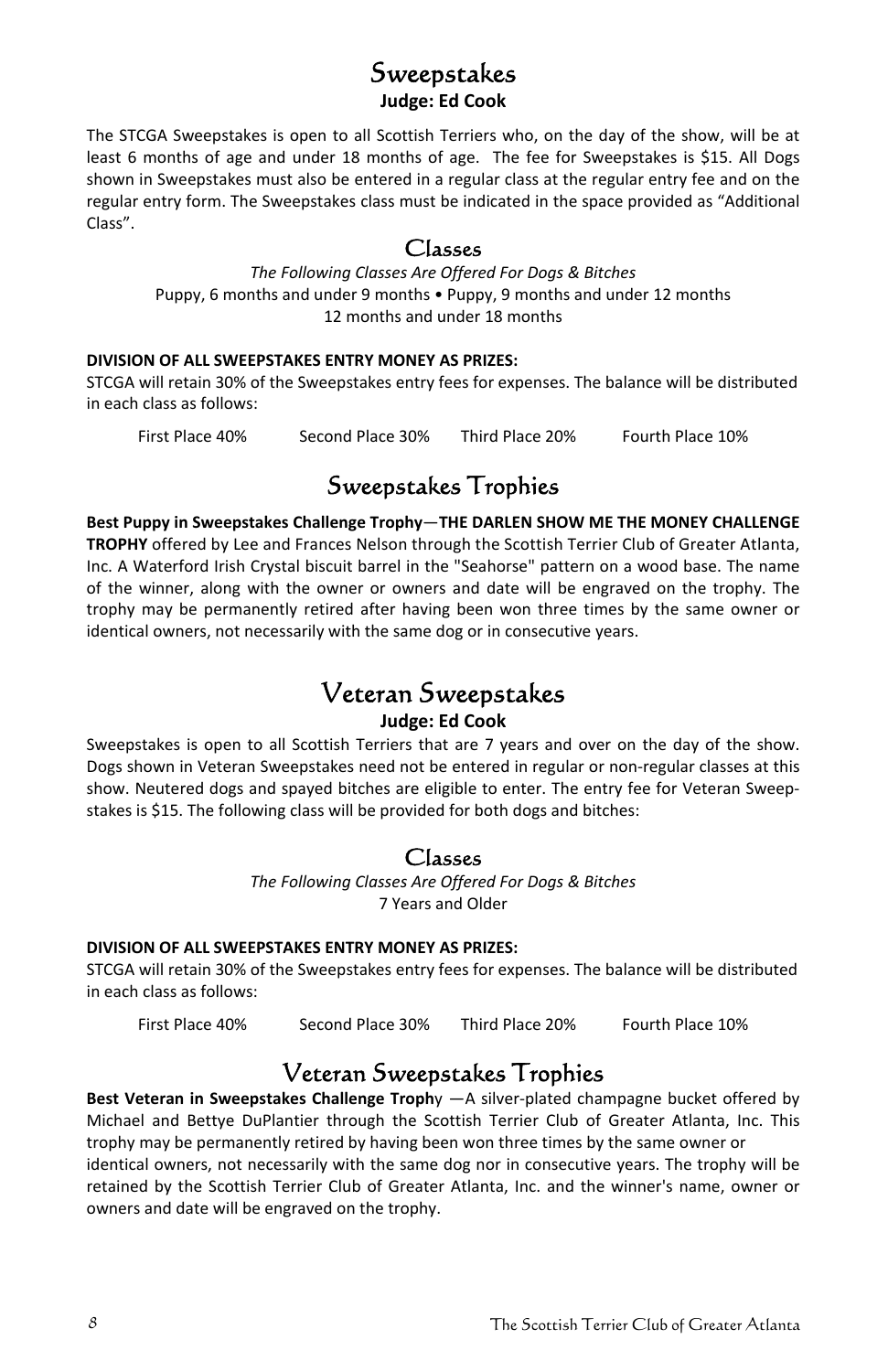### **Trophies**

**All trophies must be picked up the day of the show.** For non-regular trophies, the STCGA reserves the right to substitute trophies of equal or greater value.

The Scottish Terrier Club of Greater Atlanta, Inc. offers Prizes and Rosettes for Best of Breed, Best of Opposite Sex to Best of Breed, Best of Winners, Winners Dog, Winners Bitch Reserve Winners Dog, Reserve Winners Bitch and up to two Award of Merit winners (at the judge's discretion.)

**Best of Breed ‐ LOCH CARRON CHALLENGE TROPHY**, Waterford Marquis crystal vase offered by Keith G. Bates through the Scottish Terrier Club of Greater Atlanta, Inc. This trophy may be permanently retired by having been won three times by the same owner or identical owners, not necessarily with the same dog nor in consecutive years. The trophy will be retained by the Scottish Terrier Club of Greater Atlanta, Inc. and the names will be recorded in the Scottish Terrier Club of Greater Atlanta, Inc. records.

**Best of Opposite Sex to Best of Breed** - **ENCHANTER OF EILBURN CHALLENGE TROPHY**, sterling silver cup on a walnut base offered by Antonella Visconti di Modrone (Quercus) for Best of Opposite Sex by the Scottish Terrier Club of Greater Atlanta, Inc. This trophy may be permanently retired by having been won three times by the same owner or identical owners, not necessarily with the same dog nor in consecutive years. The trophy will be retained by the Scottish Terrier Club of Greater Atlanta, Inc. and winner's name, owner or owners, and date will be engraved on the trophy.

**Best of Winners ‐ DARLEN CHALLENGE TROPHY**, in memory of Dame Catherine Carpender, KM, Silver Compote on Wooden Base offered by Ellen Avery through the Scottish Terrier Club of Greater Atlanta, Inc. This trophy may be permanently retired by having been won three times by the same owner or identical owners, not necessarily with the same dog nor in consecutive years. The trophy will be retained by the Scottish Terrier Club of Greater Atlanta, Inc. and the names will be recorded in the Scottish Terrier Club of Greater Atlanta, Inc. records.

**Winners Dog** - **CH CHARTHILL VICTORY AT SEA MEMORIAL TROPHY**, a 10" Waterford Crystal "Clarion" Square Cut Vase made in Ireland and placed on a wooden base offered by CHARTHILL KNL, REG. through the Scottish Terrier Club of Greater Atlanta, Inc. This trophy may be permanently retired by having been won three times by the same owner or identical owners, not necessarily with the same dog nor in consecutive years. The trophy will be retained by the Scottish Terrier Club of Greater Atlanta, Inc. and winner's name, owner or owners, and date will be engraved on the base.

**Winners Bitch** - **CH CHARTHILL NORTHERN LIGHTS MEMORIAL TROPHY**, a tall silver cup on a wooden base offered by CHARTHILL KNL, REG. through the Scottish Terrier Club of Greater Atlanta, Inc. This trophy may be permanently retired by having been won three times by the same owner or identical owners, not necessarily with the same dog nor in consecutive years. The trophy will be retained by the Scottish Terrier Club of Greater Atlanta, Inc. and winner's name, owner or owners, and date will be engraved on the base.

First Place Bred By Exhibitor Dog/Bitch will receive a Bronze Medallion offered by the Scottish Terrier Club of America.

#### **NOTICE**

This is a condensed form of Premium List as provided for in Chapter 9, Section 2A of the AKC "Rules Applying to Registration and Dog Shows".

A list of breed prizes & trophies offered can be obtained by writing to:

*Dara DeHaven, 1090 Berkshire Rd NE, Atlanta, GA 30306*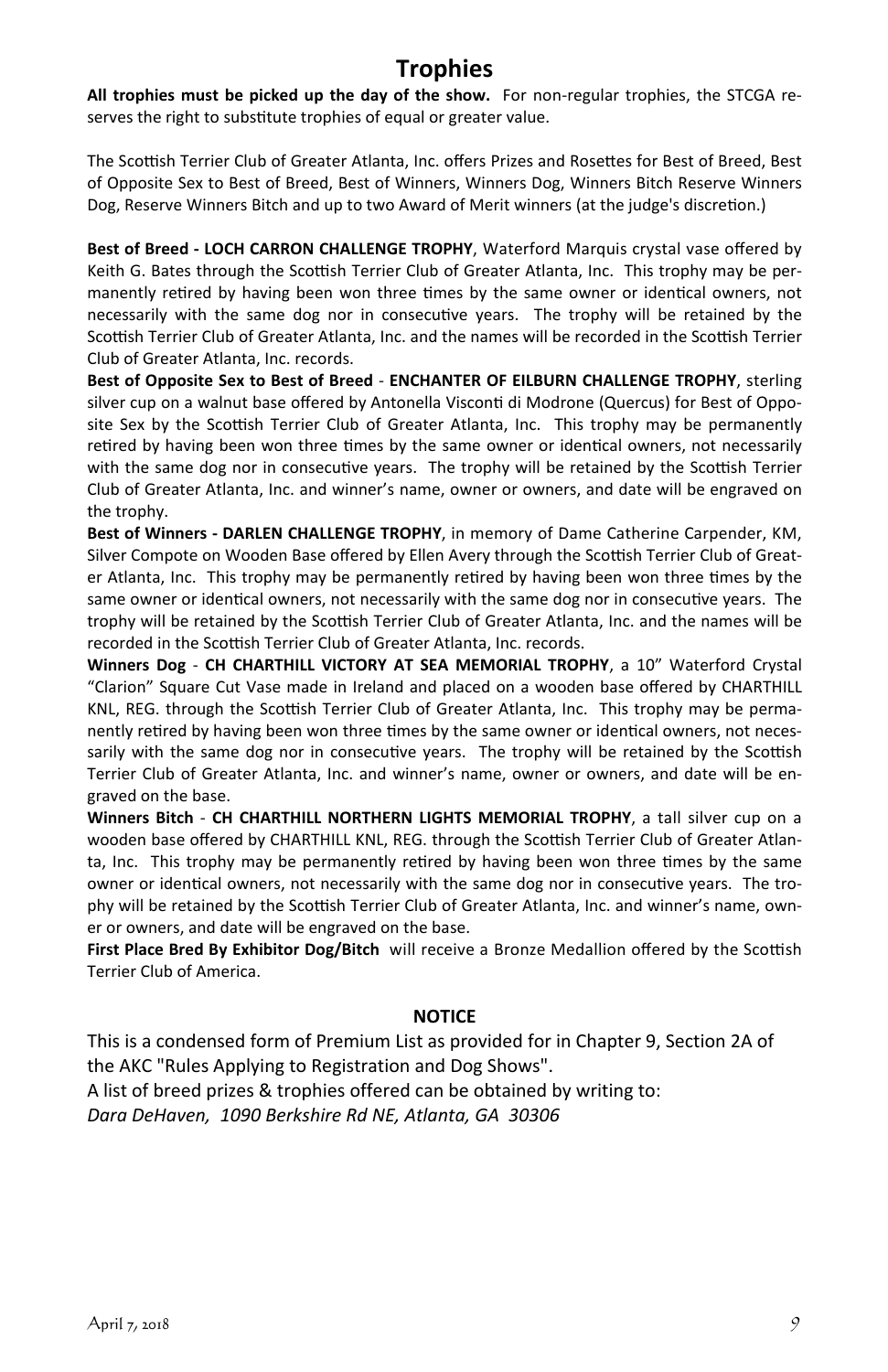### **Tickets Available for Lunch Order through the form below**

### **Saturday Lunch**

Pre-Ordered 1/2 subs, assorted combinations

We will have Subs featuring Assorted Cold Cuts and Cheese, As well as Veggie

### **COST: \$9.50 per person PrePaid Reservation Only**

#### **Lunch will be \$9.50 which will include:**

A 1/2 Publix Sub, a choice of Soda, or Bottled Water Plus Assorted Chips, Fresh Fruit, and Cookies

### **Deadline to Order Sandwich Tickets is March 25, 2018**

**Tickets will be available for pick‐up on Saturday morning at the show site registraƟon (Welcome) desk.** 

**Please make checks payable to STCGA and mail to:** 

**Ellen Avery 4582 Kinsdale Drive Mableton, GA 30126** 

### **Email:** *Darlenscot@aol.com*  **770‐315‐9469**

| Please detach this form and send with your payment |                 |
|----------------------------------------------------|-----------------|
| $\sqrt{\text{Name(s)}}$                            |                 |
| I Phone                                            |                 |
| Email                                              |                 |
| I Total number of lunches ordered                  | x \$9.50=       |
|                                                    | Total Amount \$ |
|                                                    |                 |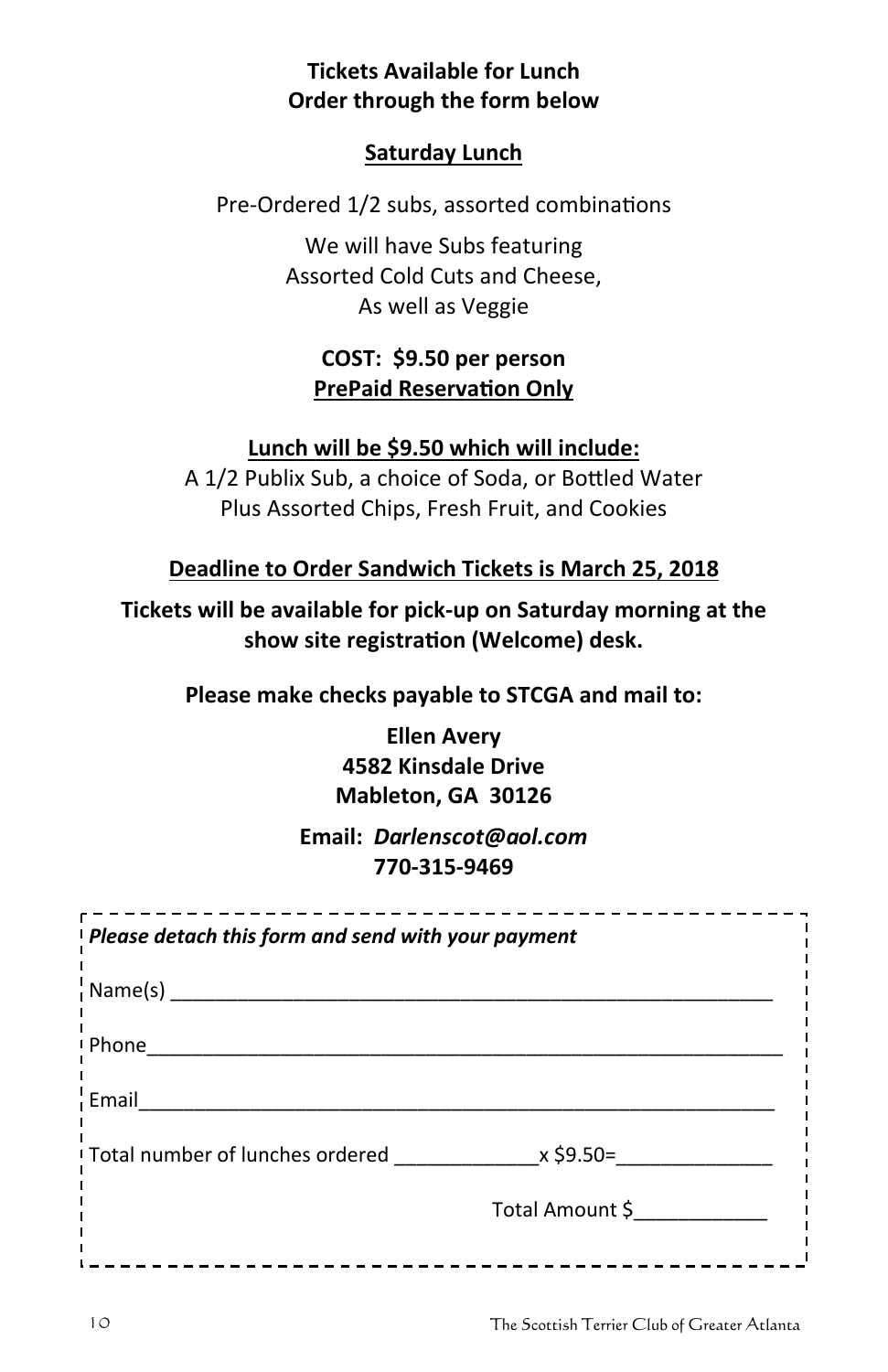### General Show Information

**ALL TROPHIES** must be claimed the day of the show. None will be mailed or otherwise distributed.

**DOGS MUST BE READY FOR JUDGING**. The Clubs and the Event Secretary will not be responsible and are not obligated to furnish any service for notifying exhibitors or their agents of breed or class judging. Judges will not wait for any dog holding up a class. Owners or agents alone are responsible for the presence of their dogs in the judging ring.

**DOGS NEED TO BE AT THE SHOW** only at scheduled time of judging and may leave immediately thereafter, unless required for further judging.

**EXHIBITORS ARE RESPONSIBLE** for maintaining clean conditions in and around their crates/set-up.

**EXHIBITORS SHOULD FOLLOW THEIR VETERINARIAN'S RECOMMENDATION** to assure their dogs are free of internal and external parasites, any communicable diseases, and have appropriate vaccinations.

THE WELFARE OF AN EXHIBITOR'S CHILD is assumed to be the responsibility of the exhibitor. It is distinctly understood that exhibitors will exercise control and restraint over their children on the days of the shows. The exhibitor is also responsible for any damage done by the exhibitor's child.

ALL REGULATIONS GOVERNING THE USE OF THE EVENT FACILITY and all regulations and decisions of the Event Committees will be strictly enforced, including any not recorded in this Premium List.

**ALL PERSONS ATTENDING THIS EVENT** hereby waive any claim for damages against the Clubs, their members or agents, in the event a motor vehicle must be entered to rescue a dog from overheating or suffocation due to improper ventilation.

All rights to televise, videotape, advertise, photograph, promote or otherwise exploit this event are vested in the Club, or in persons to whom assignments of such rights have been made in writing by the Club. All persons and animals on the Show grounds at any time while the Show is in progress, do by attending this show or participating therein, grant to the Club the right to photograph, televise, videotape, audio tape or otherwise use their likeness and voice in any manner without further release or consent.

## Catalog Advertising

| 1/4 Page                         | \$15 |
|----------------------------------|------|
| $1/2$ Page                       | \$25 |
| Full Page B/W                    | \$45 |
| <b>Full Page Color</b>           | \$60 |
| <b>Business Card - Color/B/W</b> | \$15 |

#### **All ads must be camera ready and must be received no later than March 21, 2018**

#### **Email to Gail Feske**, *gailf@aol.com*

**Make Checks payable** to STCGA, C/O Gail Feske And mail to:

> Gail Feske 1024 Frog Leap Trail Kennesaw, GA 30152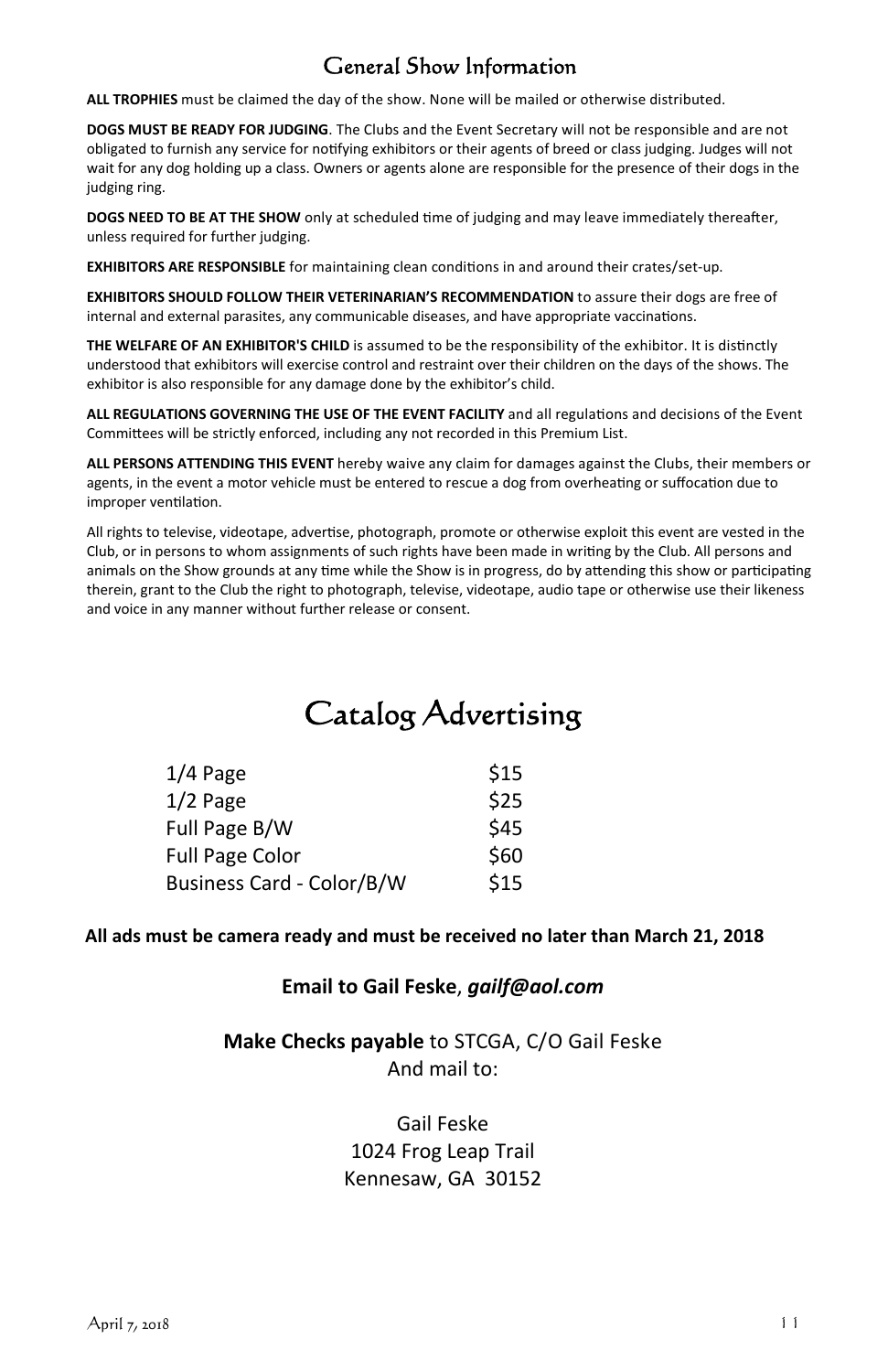## **Grooming Note:**

**No extensive grooming inside the building.**  Limited space for crating in the building.

**There is an outdoor pavilion aƩached to the building available for crating & grooming with electricity.** 

No dogs to be left overnight or early set up.

**Please bring your dogs ready to show.**

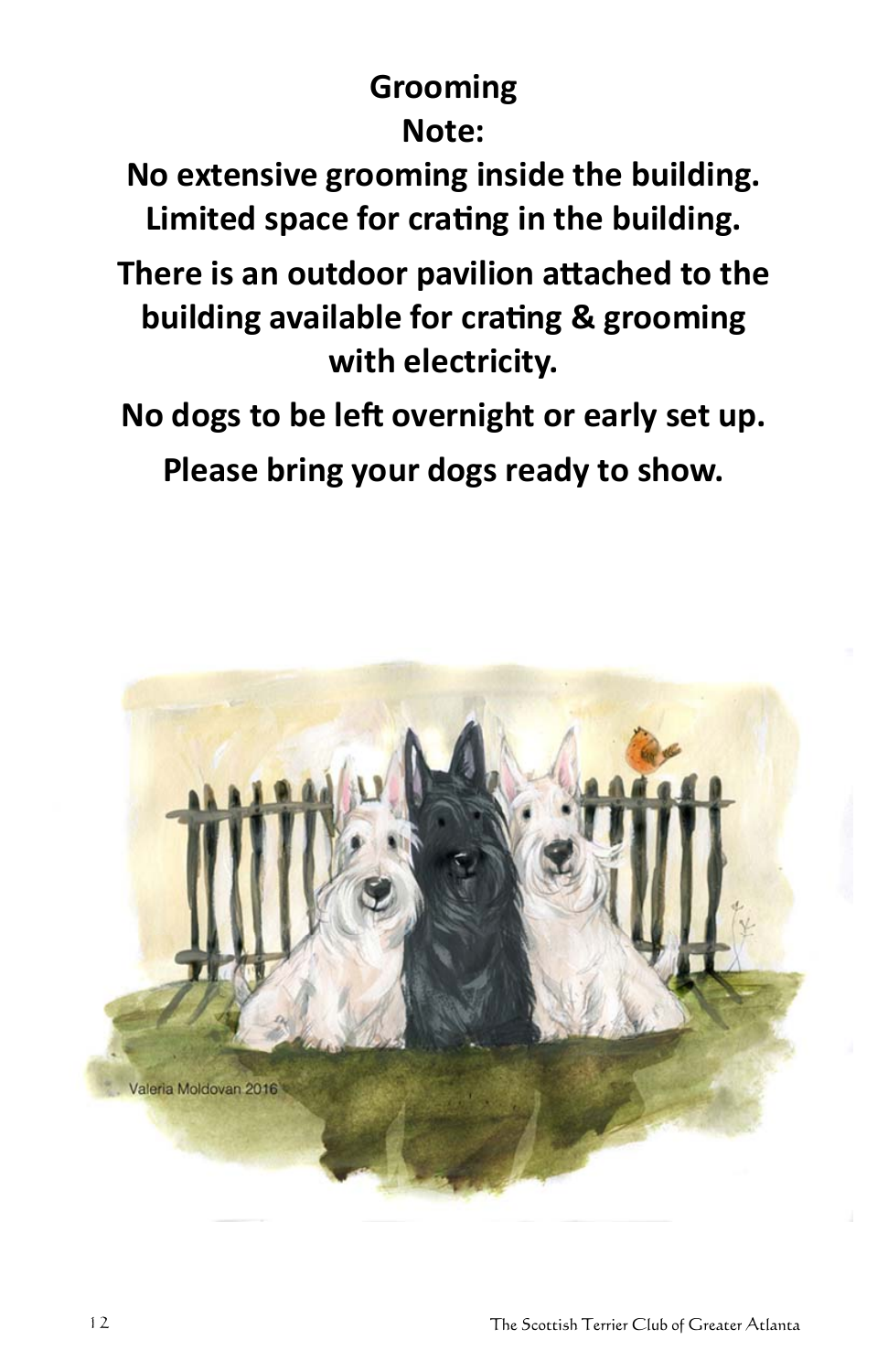Please come and meet us for dinner and a beverage Friday evening, April 6, 2018, at the amazing Old Vinings Inn, at 6:30 PM on your way to "Singing in the Rain"

#### **2018 STCGA Specialty Banquet The Old Vinings Inn 3011 Paces Mill Road SE Atlanta, Georgia 30339 770-438-2282**

#### **Friday, 6 April 2018 Drinks starting at 6:30, Dinner at 7**

We are reserving the Sun Porch of Old Vinings Inn for an evening of reunion and relaxation!! Everyone is invited to meet at Old Vinings Inn at 6:30 PM on Friday Evening, April 6th to relax and catch up with new and old friends!!

We know that all our exhibitors are very busy, and the cost of travel continues to increase. We would like to encourage attendance at the dinner especially this year, since our venue is a good bit smaller than in the past, and we feel the dinner will be a great opportunity for all of us to take time for some socialization, which as Scottie fanciers, we are normally always ready to do. We have been listening to your reservations about attending the dinner, the cost, it being before the show, and for next year we will address these concerns. For this year, let's go to dinner together, greet and enjoy each other, and celebrate our beloved Scottish Terriers. We will also have the chance to wish each other good luck so that the best Scott gets that "Specialty" win.

#### **The price remains the same as last year, \$47.50. Reservation and Payment due to our Treasurer by March 25, 2018.**  We will be greeted with appetizers, and can order our own favorite beverage. The dinner will be started with a mixed green salad with dried cherries, candied walnuts, and dressing. Your Entrée is an individual choice of Buttermilk Fried Chicken, Crusted Trout, or Steak Medallions served over rice. Dinner is also served with three vegetables served family style at our table, and dessert is a choice of a dreamy no flour chocolate cake, with seasonal berries

#### **Deadline to submit banquet reservaƟons is March 25, 2018**

**Please make checks payable to STCGA and mail to:** 

**Ellen Avery, treasurer 4582 Kinsdale Drive Mableton, GA 30126 Email:** *Darlenscot@aol.com*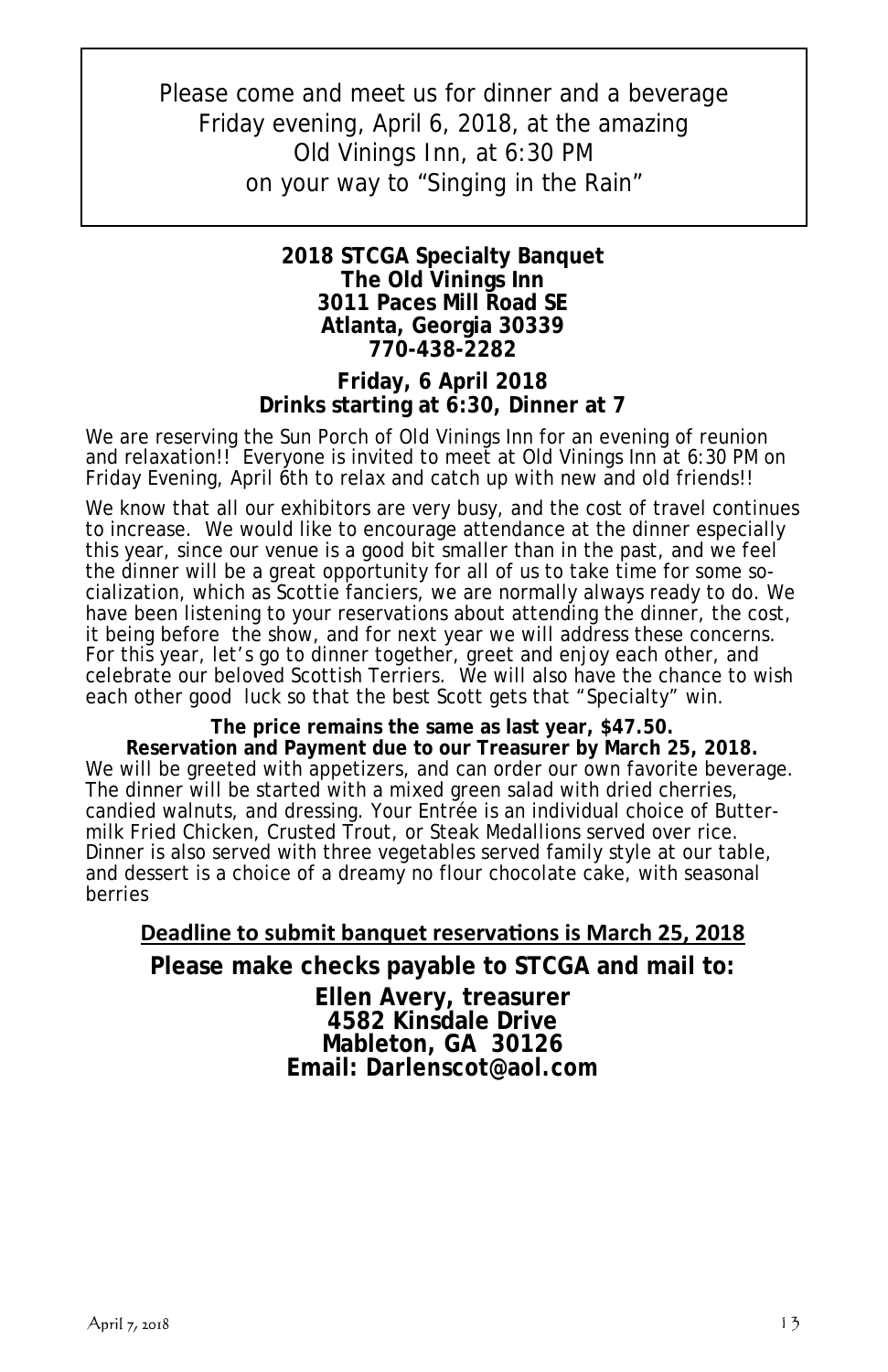### **Notice to Exhibitors**

**Telephone Entries and Unsigned Entries Cannot Be Accepted. Entries Not On Official AKC Entry Forms and Photocopies of Entry Forms** without Agreement and Rules on the reverse side of the Official AKC Entry Form are **NOT ACCEPTABLE.** 

**Mail All Entries With Fees to Foy Trent Dog Shows,** PO Box C, Sturgeon, MO. 65284.

**Entries received without fees will not be accepted.** Acknowledgement of entries will be made as soon as practicable after closing via mail or email. **Should acknowledgement not be received by the exhibitor** within a reasonable time. Please notify our office.

**Special Delivery & Overnight Delivery Mailing Address:** 

**Foy Trent Dog Shows LLC** 116 N Ogden St, Sturgeon, MO 65284

**Online Entries accepted online at www.FoyTrentDogShows.com** for entries made with MasterCard/Visa. A \$3.00 charge will be added to each entry.

**Fax Machine** entries for this show will be accepted up to closing time (central time zone). Both sides of entry form must be submitted. For MasterCard/Visa card holders ONLY. A \$4.00 charge will be added to **each** entry. Be sure to include the cardholders name, address, card number, expiration date & signature. If the credit card charge is denied for any reason, an additional service charge will be added. Fax number: (888) 685-8989. This is for Fax Machine ONLY. Incomplete or illegible FAX entries are not acceptable as a valid entry in a show. Proof of transmission is not proof of receipt of a legible or complete transmission (under AKC Rule Chapter 11, Section 4).

CANADIAN EXHIBITORS MUST SUBMIT ENTRIES WITH CHECKS DRAWN ON U.S. ACCOUNTS OR WITH INTER-NATIONAL MONEY ORDERS IN U.S. FUNDS.

A Recording Fee of 50 cents for each dog and an AKC Event Service Fee of \$3.00 will be required for each recordable single entry class at any Licensed or Member Club Show or Obedience Trial. (American Kennel Club Rule, Chapter 11, Section 2). A \$3.50 AKC Recording Fee will be required for the first entry in Rally and \$3.00 for each additional entry in Rally. (American Kennel Club Rally Regulation, Chapter 1, Section 5). A \$2.00 Event Service Fee will be required for each entry in 4-6 Month Beginner Puppy. These Fees are paid to the American Kennel Club.

**RETURNED CHECKS / INVALID CREDIT CARDS** do not constitute a valid entry. The Superintendent will add a collection fee of \$25 to the amount of each returned check and credit card. Subsequent returned checks and credit card from the same exhibitors may result in their being put on a cash-only basis. Entry Fee will not be refunded in the event that a dog is absent, disqualified, excused by Veterinarian or judge, or barred from competition by action of the Show Committee.

No entry fees will be refunded if the Show cannot open or be completed by reason of riots, civil disturbances, fire, extreme and or dangerous weather conditions, an Act of God, public emergency, act of public enemy, strikes or any other cause beyond the control of the Club or the Superintendent.

**No Refund for Duplicate Entries.** Every effort to find all duplicate entries will be made; however, if entry has been processed, no refund will be made.

Refunds made for cancellation of entries before the closing date will be subject to a \$3.00 administrative/ processing fee per entry.

**No Entry** shall be made and no entry shall be accepted which specifies any conditions as to its acceptance.

Changes, additions or corrections to entry forms must be received in writing prior to close of entries. Those received by telephone are not acceptable.

To find out about any AKC event cancellations, call the AKC Event Cancellation Hotline 877-252-3229.

Dogs need be present only for scheduled judging and will be released if not needed for further judging. Dogs must be ready for judging. Neither the club nor the Superintendent will be responsible or obligated to furnish any service for notifying exhibitors or their agents of Breed or Class judging. Judges need not wait for any dog holding up the class. **Owners or agents alone are responsible for the** 

**presence of their dogs in the judging rings.** 

Exhibitors should follow their veterinarian's recommendation to assure their dogs are free of internal and external parasites, any communicable diseases and have appropriate vaccinations.

**The show giving club, the Show Secretary/Superintendent, their agents, employees, etc., assume no responsibility for any loss, damage, or injury sustained by exhibitors or handlers to any of their dogs or**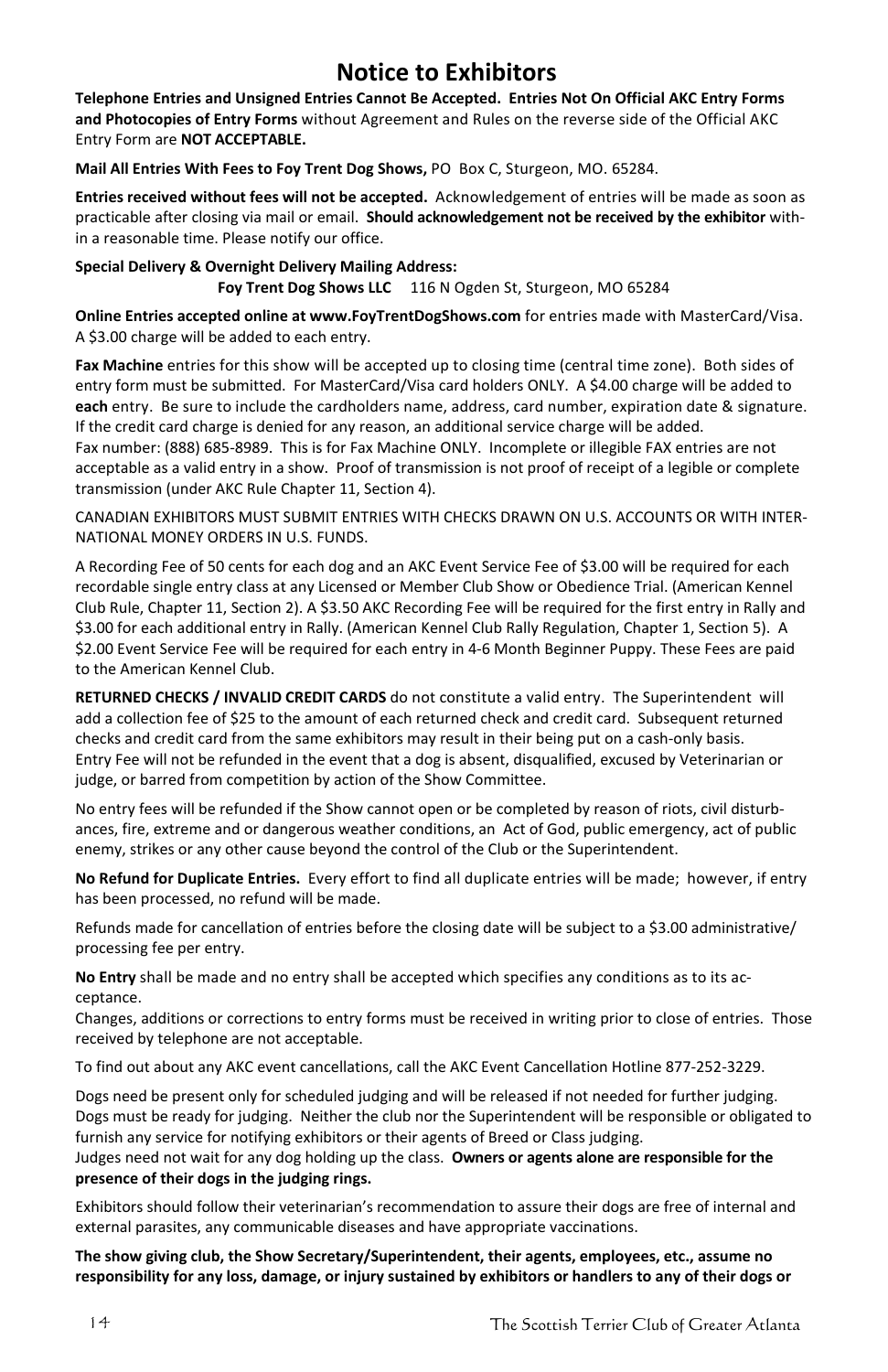## **Thank you for checking out our 41st Specialty Show**

## **We look forward to seeing you on Saturday, April 7, 2018**



## **Artwork by Karen Donnelly Drake DonnellyKB@msn.com**

## **This Specialty is Dedicated to the Memory of Susan Kemper**

Susan Kemper was an active member of the Scottish Terrier Club of Greater Atlanta during the time frame of early 1980s to early 1990s. She was an active member engaging in all areas of club membership (hospitality, show committee activities, Specialty Show arrangements, Vice Presidential and Presidential Duties, Newsletter Publication, Grooming and Show Competition). She developed many longstanding friendships that were greatly treasured right to her passing in June of 2015. She received the 1988 Gaines Award and forever cherished her association with this fine breed. She had three Scotties, Cory, a male that started the love of Scotties, Hildi, a female that she showed at many events; and Sissy whom we all had high hopes for until a health issue limited her show opportunities. As her husband, I know that she would have had great pride in knowing her efforts are being honored by this fantastic club.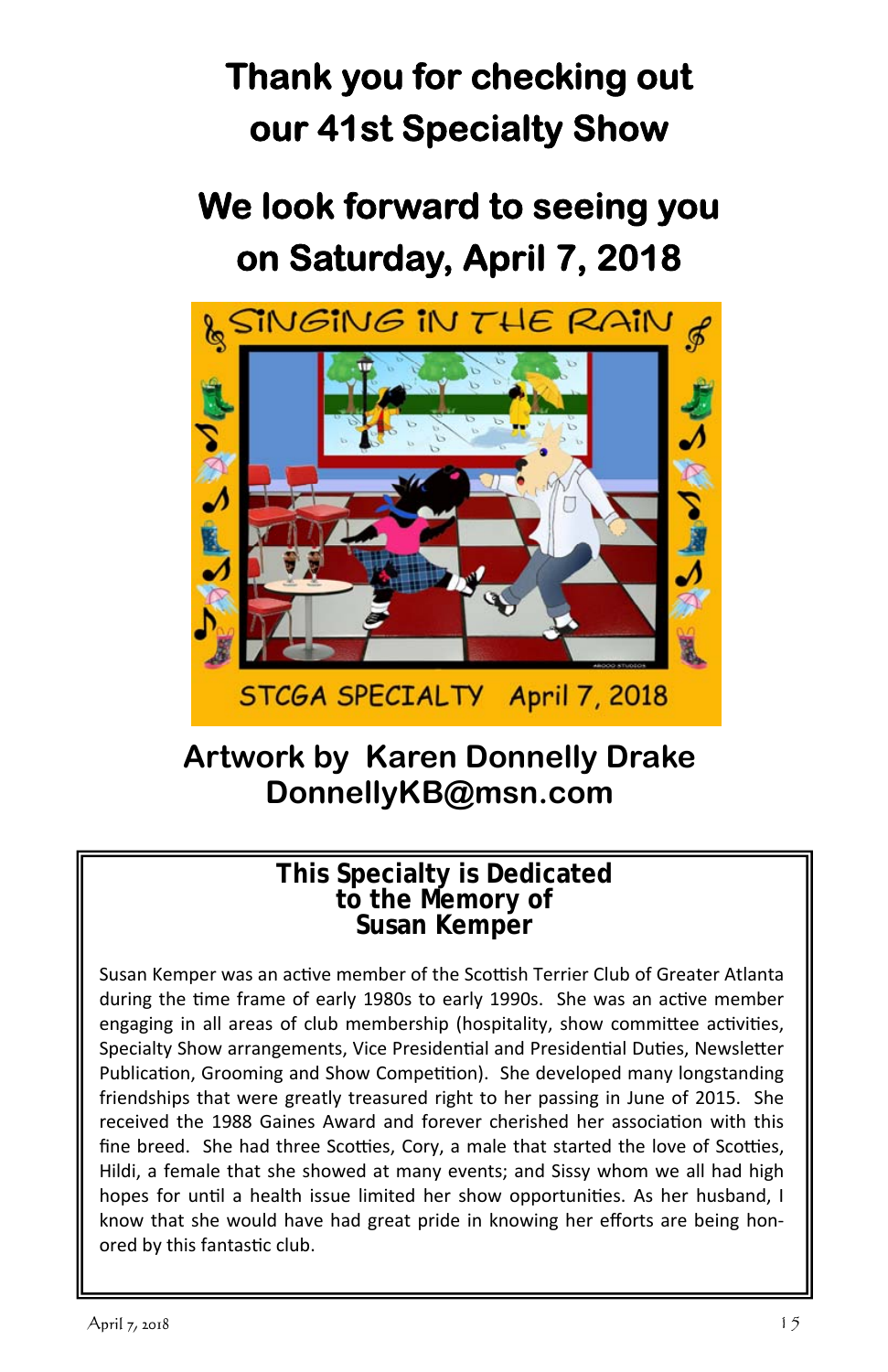# AKC Code of Sportsmanship

PREFACE: The sport of purebred dog competitive events dates prior to 1884, the year of AKC's birth. Shared values of those involved in the sport include principles of sportsmanship. They are practiced in all sectors of our sport: conformation, performance and companion. Many believe that these principles of sportsmanship are the prime reason why our sport has thrived for over one hundred years. With the belief that it is useful to periodically articulate the fundamentals of our sport, this code is presented.

- · Sportsmen respect the history, traditions and integrity of the sport of purebred dogs.
- · Sportsmen commit themselves to values of fair play, honesty, courtesy, and vigorous competition, as well as winning and losing with grace.
- · Sportsmen refuse to compromise their commitment and obligation to the sport of purebred dogs by injecting personal advantage or consideration into their decisions or behavior.
- . The sportsman judge judges only on the merits of the dogs and considers no other factors.
- . The sportsman judge or exhibitor accepts constructive criticism.
- · The sportsman exhibitor declines to enter or exhibit under a judge where it might reasonably appear that the judge's placements could be based on something other than the merits of the dogs.
- · The sportsman exhibitor refuses to compromise the impartiality of a judge.
- · The sportsman respects the AKC bylaws, rules, regulations and policies governing the sport of purebred dogs.
- · Sportsmen find that vigorous competition and civility are not inconsistent and are able to appreciate the merit of their competition and the effort of competitors.
- · Sportsmen welcome, encourage and support newcomers to the sport.
- · Sportsmen will deal fairly with all those who trade with them.
- · Sportsmen are willing to share honest and open appraisals of both the strengths and weaknesses of their breeding stock.
- · Sportsmen spurn any opportunity to take personal advantage of positions offered or bestowed upon them.
- · Sportsmen always consider as paramount the welfare of their dog.
- · Sportsmen refuse to embarrass the sport, the American Kennel Club, or themselves while taking part in the sport.

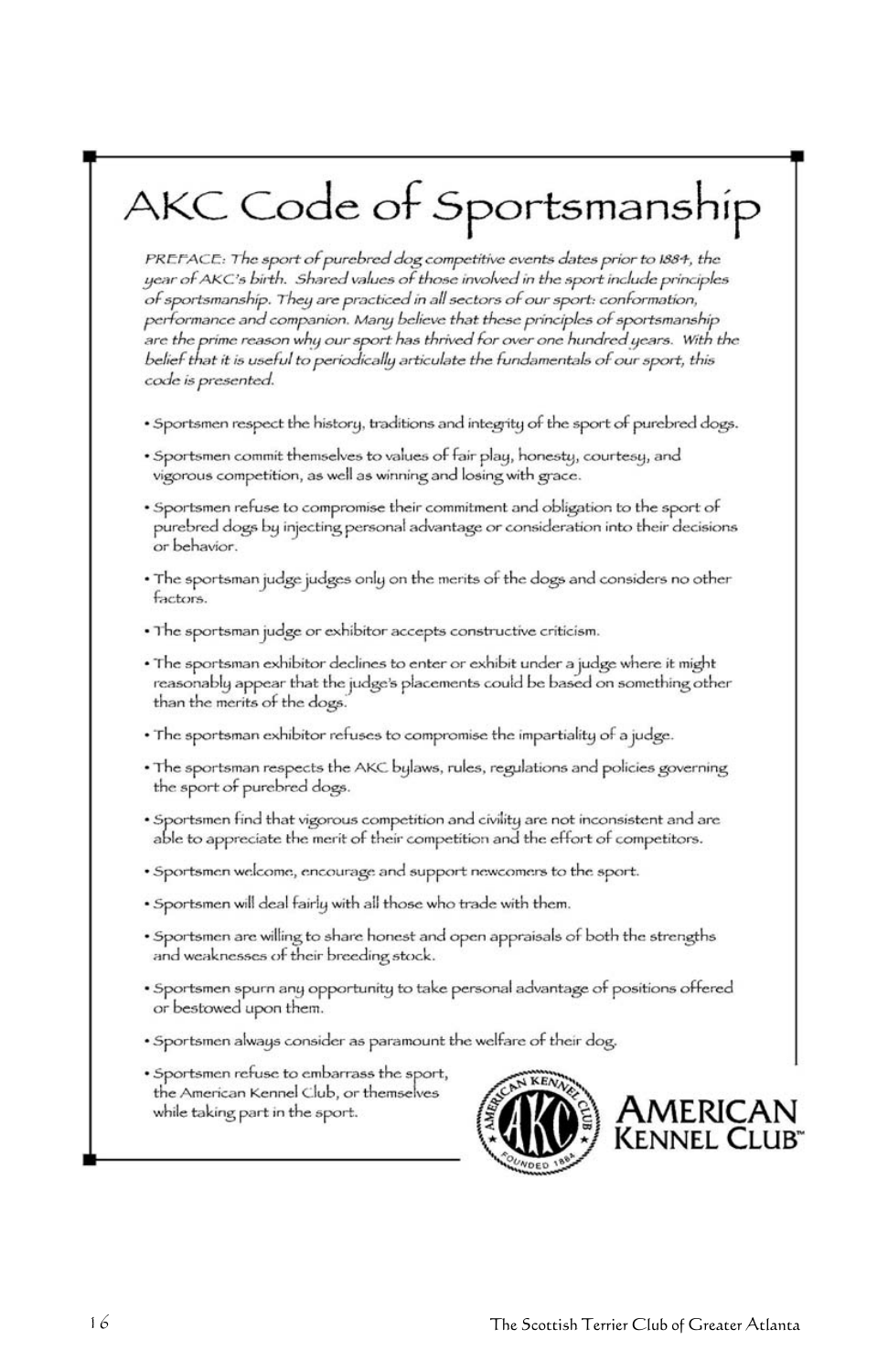

#### **OFFICIAL AMERICAN KENNEL CLUB ENTRY FORM 41st Annual Specialty Show and Sweepstakes**

**The Scoƫsh Terrier Club of Greater Atlanta** 

**South Cobb Community Center, 620 Lions Club Dr SE, Mableton, GA 30126** 

#### **Saturday, April 7, 2018**

Event # **2018128301** 

#### **Entries close at 6:00 pm, Central Time, Wednesday, March 21, 2018 at Foy Trent Dog Shows LLC**

Mail Entries With Fees Made Payable to: Foy Trent Dog Shows, PO Box C, Sturgeon, MO 65284 www.foytrentdogshows.com

I ENCLOSE \$ ........... for entry fees (See page 4 for entry fees) IMPORTANT-Read Carefully Instructions on Reverse Side Before Filling Out. Numbers in the boxes indicate sections of the instructions relevant to the information needed in that box (PLEASE PRINT)

| <b>BREED</b>                                  | Scottish Terrier                                                                                                                                                                                                               | VARIETY 1 |                |                         |                                                              |                                     | <b>SEX</b>                            |           |
|-----------------------------------------------|--------------------------------------------------------------------------------------------------------------------------------------------------------------------------------------------------------------------------------|-----------|----------------|-------------------------|--------------------------------------------------------------|-------------------------------------|---------------------------------------|-----------|
| DOG 2 3<br><b>SHOW</b><br><b>CLASS</b>        |                                                                                                                                                                                                                                |           |                |                         | CLASS <sub>3</sub><br><b>DIVISION</b><br>Weight, color, etc. |                                     |                                       |           |
| ADDITIONAL CLASSES                            | OBEDIENCE CLASS (Jump Height) RALLY CLASS (Jump Height) JR. SHOWMANSHIP                                                                                                                                                        |           |                |                         |                                                              | <b>CLASS</b>                        |                                       |           |
| NAME OF (see Back)<br>JUNIOR HANDLER (if any) |                                                                                                                                                                                                                                |           |                |                         |                                                              | <b>JR. HANDLER</b><br><b>NUMBER</b> |                                       |           |
| <b>FULL</b><br><b>NAME</b><br>OF DOG          |                                                                                                                                                                                                                                |           |                |                         |                                                              |                                     |                                       |           |
| $\Box$ AKC* NO.<br><b>D</b> ILP/PAL NO.       | Enter number here                                                                                                                                                                                                              |           |                | DATE OF<br><b>BIRTH</b> |                                                              |                                     |                                       |           |
|                                               | <b>EXECUTE: POREIGN REG NO. &amp; COUNTRY</b>                                                                                                                                                                                  |           |                | <b>BIRTH</b>            | PLACE OF                                                     | (list country)                      |                                       |           |
| <b>BREEDER</b>                                |                                                                                                                                                                                                                                |           |                |                         |                                                              |                                     |                                       |           |
| <b>SIRE</b>                                   |                                                                                                                                                                                                                                |           |                |                         |                                                              |                                     |                                       |           |
| <b>DAM</b>                                    |                                                                                                                                                                                                                                |           |                |                         |                                                              |                                     |                                       |           |
| 4                                             | ACTUAL OWNER(S)                                                                                                                                                                                                                |           | (Please Print) |                         |                                                              |                                     |                                       |           |
|                                               | OWNER'S ADDRESS AND A STATE OF THE STATE OF THE STATE OF THE STATE OF THE STATE OF THE STATE OF THE STATE OF THE STATE OF THE STATE OF THE STATE OF THE STATE OF THE STATE OF THE STATE OF THE STATE OF THE STATE OF THE STATE |           |                |                         |                                                              |                                     | STATE ZIP                             |           |
|                                               |                                                                                                                                                                                                                                |           |                |                         |                                                              |                                     |                                       |           |
| NAME OF OWNER'S AGENT<br>(IF ANY) AT THE SHOW |                                                                                                                                                                                                                                |           |                |                         |                                                              |                                     | Owner-Handled eligible?<br>Yes $\Box$ | $\Box$ No |

I CERTIFY that I am the actual owner of the dog, or that I am the duly authorized agent of the actual owner whose name I have entered above. In consideration of the acceptance of this entry, I (we) agree to abide by the rules and regulations of The American Kennel Club in effect at the time of this event, and by any additional rules and regulations appearing in the premium list for this event, and further agree to be bound by the "Agreement" printed on the reverse side of this entry form. I (we) certify and represent that the dog entered is not a hazard to persons or other dogs. This entry is submitted for acceptance on the foregoing representation and Agreement. I (we) agree to conduct myself (ourselves) in accordance with all such Rules and Regulations (including all provisions applying to discipline) and to abide by any decisions made in accord with them.

| SIGNATURE of owner or his agent    |  |
|------------------------------------|--|
| duly authorized to make this entry |  |

TELEPHONE# \_\_\_\_\_\_\_\_\_\_\_\_\_\_\_\_\_\_\_\_\_\_\_\_\_\_\_\_\_\_\_\_\_\_\_\_\_\_\_\_\_\_\_\_\_\_\_\_\_\_\_\_\_\_\_\_\_\_\_\_\_\_\_\_\_\_\_\_\_\_\_\_\_\_\_\_\_\_\_\_\_\_\_\_\_

**Check this box if you would like to receive confirmaƟon & judging program by postal mail instead of email.** 

**E-MAIL Address (An acknowledgment or receipt of entry will be sent to this email address, postal mail by request):**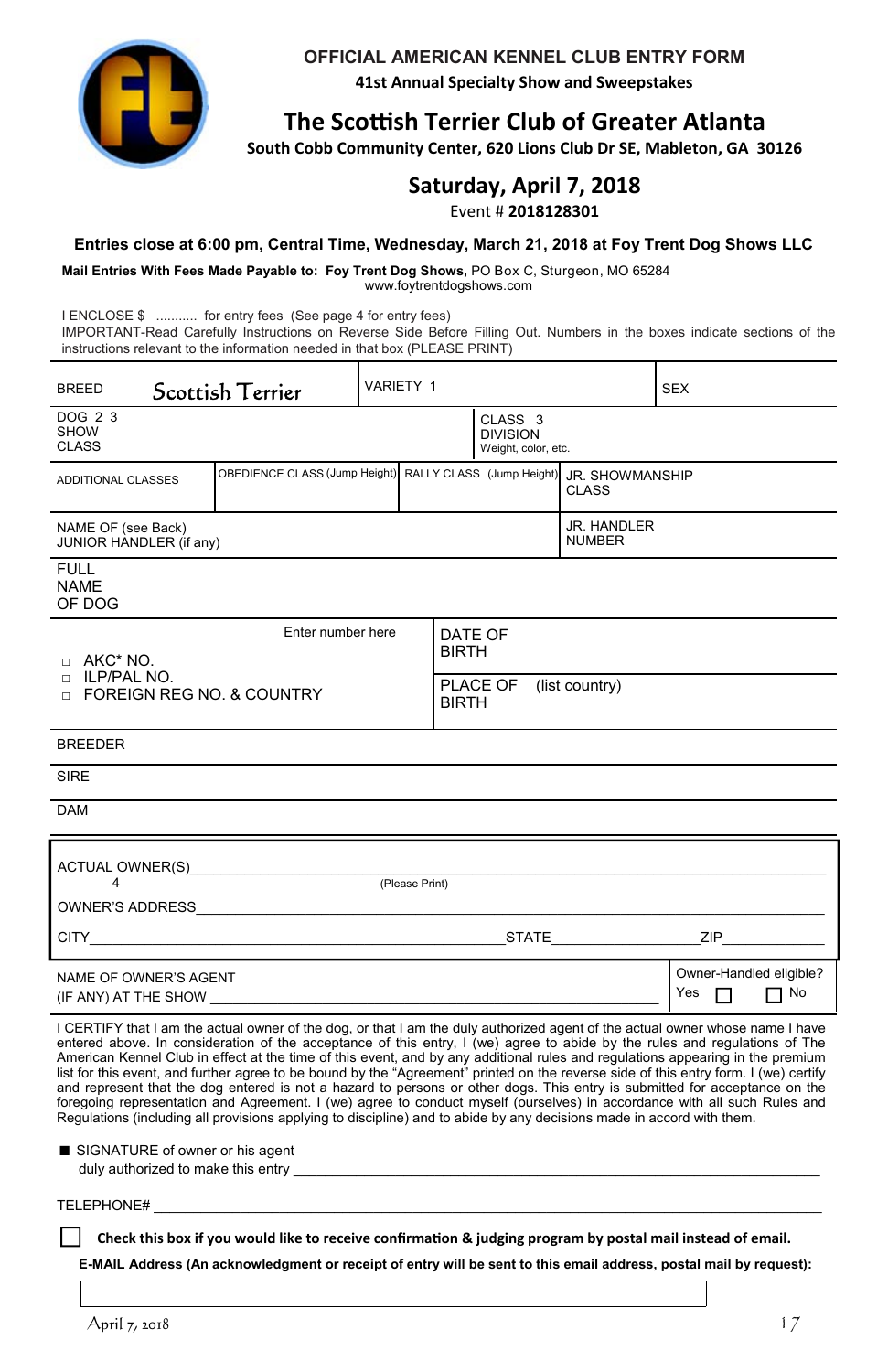#### **AGREEMENT**

I (we) agree that the club holding this event has the right to refuse this entry for cause which the club shall deem sufficient. In consideration of the acceptance of this entry and of the holding of this event and of the opportunity to have the dog judged and to win prizes, ribbons, or trophies, I (we) agree to hold the AKC, the event-giving club, their members, directors, governors, officers, agents, superintendents or event secretary and the owner and/or lessor of the premises and any provider of services that are necessary to hold this event and any employees or volunteers of the aforementioned parties, and any AKC approved judge, judging at this event, harmless from any claim for loss or injury which may be alleged to have been caused directly or indirectly to any person or thing by the act of this dog while in or about the event premises or grounds or near any entrance thereto, and I (we) personally assume all responsibility and liability for any such claim; and I (we) further agree to hold the aforementioned parties harmless from any claim for loss, injury or damage to this dog. Additionally, I (we) hereby assume the sole responsibility for and agree to indemnify, defend and save the aforementioned parties harmless from any and all loss and expense (including legal fees) by reason of the liability imposed by law upon any of the aforementioned parties for damage because of bodily injuries, including death at any time resulting therefrom, sustained by any person or persons, including myself (ourselves), or on account of damage to property, arising out of or in consequence of my (our) participation in this event, however such, injuries, death or property damage may be caused, and whether or not the same may have been caused or may be alleged to have been caused by the negligence of the aforementioned parties or any of their employees, agents, or any other persons. **I (WE) AGREE THAT ANY CAUSE OF ACTION, CONTROVERSY OR CLAIM ARISING OUT OF OR RELATED TO THE ENTRY, EXHIBITION OR ATTENDANCE AT THE EVENT BETWEEN THE AKC AND THE EVENT-GIVING CLUB (UNLESS OTHERWISE STATED IN ITS PREMIUM LIST) AND MYSELF (OURSELVES) OR AS TO THE CONSTRUCTION, INTERPRETATION AND EFFECT OF THIS AGREEMENT SHALL BE SETTLED BY ARBITRATION PURSUANT TO THE APPLICABLE RULES OF THE AMERICAN ARBITRATION ASSOCIATION. HOWEVER, PRIOR TO ARBITRATION ALL APPLICABLE AKC BYLAWS, RULES, REGULATIONS AND PROCEDURES MUST FIRST BE FOLLOWED AS SET FORTH IN THE AKC CHARTER AND BYLAWS, RULES, REGULATIONS, PUBLISHED POLICIES AND GUIDELINES.** 

#### **INSTRUCTIONS**

1. (Variety) if you are entering a dog of breed in which there are varieties for show purposes, please designate the particular variety you are entering, i.e., Cocker Spaniel (solid color black, ASCOB, parti-color), Beagles (not exceeding 13 in., over 13 in. but not exceeding 15 in.), Dachshunds (longhaired, smooth, wirehaired), Collies (rough, smooth), Bull Terriers (colored, white), Manchester Terriers (standard, toy), Chihuahuas (smooth coat, long coat), English Toy Spaniels (King Charles and Ruby, Blenheim and Prince Charles), Poodles (toy, miniature, standard).

2. The following categories of dogs may be entered and shown in Best of Breed competition: Dogs that are Champions of Record and dogs which, according to their owners' records, have completed the requirements for a championship, but whose championships are unconfirmed. The showing of unconfirmed Champions in Best of Breed competition is limited to a period of 90 days from the date of the show where the dog completed the requirements for a championship.

3. (Event Class) Consult the classification in this premium list. If the event class in which you are entering your dog is divided, then, in addition to designating the class, specify the particular division of the class in which you are entering your dog, i.e, age division, color division, weight division.

4. A dog must be entered in the name of the person who actually owned it at the time entries for an event closed. If a registered dog has been acquired by a new owner it must be entered in the name of its new owner in any event for which entries closed after the date of acquirement, regardless of whether the new owner has received the registration certificate indicating that the dog is recorded in his name. State on entry form whether transfer application has been mailed to the AKC. (For complete rules, refer to Chapter 11, Section 3.)

5. Mixed Breed dogs entering classes for Agility, Obedience. and Rally trials should mark Breed as AKC Canine Partners Listed Dog "All American Dog/Mixed Breed." Variety, Breeder, Sire, Dam information shall remain blank for mixed breed entrants.

If this entry is for Junior Showmanship, please give the following information:

JUNIOR SHOWMANSHIP **JUNIOR SHOWMANSHIP** JR.'S DATE OF BIRTH

AKC JUNIOR HANDLER NUMBER

The above number MUST be included. Should you not have your Junior Handler number, this may be obtained from the American Kennel Club. Phone: (919) 233-9767.

**By signing the entry form I (we) certify that the Junior Showman does not now, and will not at any time, act as an agent/handler for pay while continuing to compete in Junior Showmanship.** 

| <b>CITY</b><br>$- -$ | ADL |  |  |
|----------------------|-----|--|--|
| .<br>-               |     |  |  |

If Junior Handler is not the owner of the dog identified on the face of this form, what is the relationship of the Junior Handler to the Owner?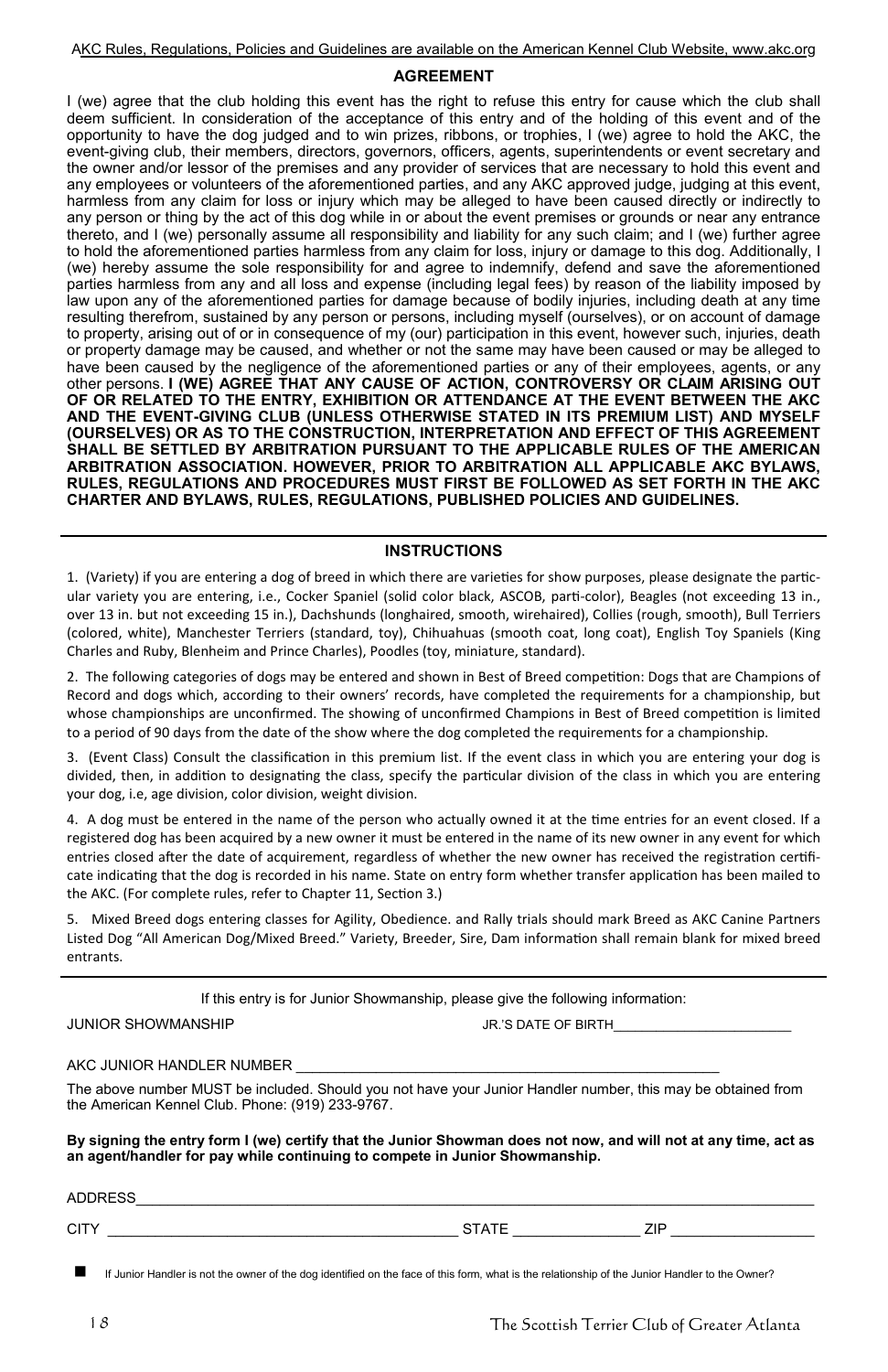

#### **OFFICIAL AMERICAN KENNEL CLUB ENTRY FORM 41st Annual Specialty Show and Sweepstakes**

**The Scoƫsh Terrier Club of Greater Atlanta** 

**South Cobb Community Center, 620 Lions Club Dr SE, Mableton, GA 30126** 

#### **Saturday, April 7, 2018**

Event # **2018128301** 

#### **Entries close at 6:00 pm, Central Time, Wednesday, March 21, 2018 at Foy Trent Dog Shows LLC**

Mail Entries With Fees Made Payable to: Foy Trent Dog Shows, PO Box C, Sturgeon, MO 65284 www.foytrentdogshows.com

I ENCLOSE \$ ........... for entry fees (See page 4 for entry fees) IMPORTANT-Read Carefully Instructions on Reverse Side Before Filling Out. Numbers in the boxes indicate sections of the instructions relevant to the information needed in that box (PLEASE PRINT)

| <b>BREED</b>                                  | Scottish Terrier                                                                                                                                                                                                               | VARIETY 1 |                |                         |                                                              |                                     | <b>SEX</b>                            |           |
|-----------------------------------------------|--------------------------------------------------------------------------------------------------------------------------------------------------------------------------------------------------------------------------------|-----------|----------------|-------------------------|--------------------------------------------------------------|-------------------------------------|---------------------------------------|-----------|
| DOG 2 3<br><b>SHOW</b><br><b>CLASS</b>        |                                                                                                                                                                                                                                |           |                |                         | CLASS <sub>3</sub><br><b>DIVISION</b><br>Weight, color, etc. |                                     |                                       |           |
| ADDITIONAL CLASSES                            | OBEDIENCE CLASS (Jump Height) RALLY CLASS (Jump Height) JR. SHOWMANSHIP                                                                                                                                                        |           |                |                         |                                                              | <b>CLASS</b>                        |                                       |           |
| NAME OF (see Back)<br>JUNIOR HANDLER (if any) |                                                                                                                                                                                                                                |           |                |                         |                                                              | <b>JR. HANDLER</b><br><b>NUMBER</b> |                                       |           |
| <b>FULL</b><br><b>NAME</b><br>OF DOG          |                                                                                                                                                                                                                                |           |                |                         |                                                              |                                     |                                       |           |
| $\Box$ AKC* NO.<br><b>D</b> ILP/PAL NO.       | Enter number here                                                                                                                                                                                                              |           |                | DATE OF<br><b>BIRTH</b> |                                                              |                                     |                                       |           |
|                                               | <b>EXECUTE: POREIGN REG NO. &amp; COUNTRY</b>                                                                                                                                                                                  |           |                | <b>BIRTH</b>            | PLACE OF                                                     | (list country)                      |                                       |           |
| <b>BREEDER</b>                                |                                                                                                                                                                                                                                |           |                |                         |                                                              |                                     |                                       |           |
| <b>SIRE</b>                                   |                                                                                                                                                                                                                                |           |                |                         |                                                              |                                     |                                       |           |
| <b>DAM</b>                                    |                                                                                                                                                                                                                                |           |                |                         |                                                              |                                     |                                       |           |
| 4                                             | ACTUAL OWNER(S)                                                                                                                                                                                                                |           | (Please Print) |                         |                                                              |                                     |                                       |           |
|                                               | OWNER'S ADDRESS AND A STATE OF THE STATE OF THE STATE OF THE STATE OF THE STATE OF THE STATE OF THE STATE OF THE STATE OF THE STATE OF THE STATE OF THE STATE OF THE STATE OF THE STATE OF THE STATE OF THE STATE OF THE STATE |           |                |                         |                                                              |                                     | STATE ZIP                             |           |
|                                               |                                                                                                                                                                                                                                |           |                |                         |                                                              |                                     |                                       |           |
| NAME OF OWNER'S AGENT<br>(IF ANY) AT THE SHOW |                                                                                                                                                                                                                                |           |                |                         |                                                              |                                     | Owner-Handled eligible?<br>Yes $\Box$ | $\Box$ No |

I CERTIFY that I am the actual owner of the dog, or that I am the duly authorized agent of the actual owner whose name I have entered above. In consideration of the acceptance of this entry, I (we) agree to abide by the rules and regulations of The American Kennel Club in effect at the time of this event, and by any additional rules and regulations appearing in the premium list for this event, and further agree to be bound by the "Agreement" printed on the reverse side of this entry form. I (we) certify and represent that the dog entered is not a hazard to persons or other dogs. This entry is submitted for acceptance on the foregoing representation and Agreement. I (we) agree to conduct myself (ourselves) in accordance with all such Rules and Regulations (including all provisions applying to discipline) and to abide by any decisions made in accord with them.

| SIGNATURE of owner or his agent    |  |
|------------------------------------|--|
| duly authorized to make this entry |  |

TELEPHONE# \_\_\_\_\_\_\_\_\_\_\_\_\_\_\_\_\_\_\_\_\_\_\_\_\_\_\_\_\_\_\_\_\_\_\_\_\_\_\_\_\_\_\_\_\_\_\_\_\_\_\_\_\_\_\_\_\_\_\_\_\_\_\_\_\_\_\_\_\_\_\_\_\_\_\_\_\_\_\_\_\_\_\_\_\_

**Check this box if you would like to receive confirmaƟon & judging program by postal mail instead of email.** 

**E-MAIL Address (An acknowledgment or receipt of entry will be sent to this email address, postal mail by request):**